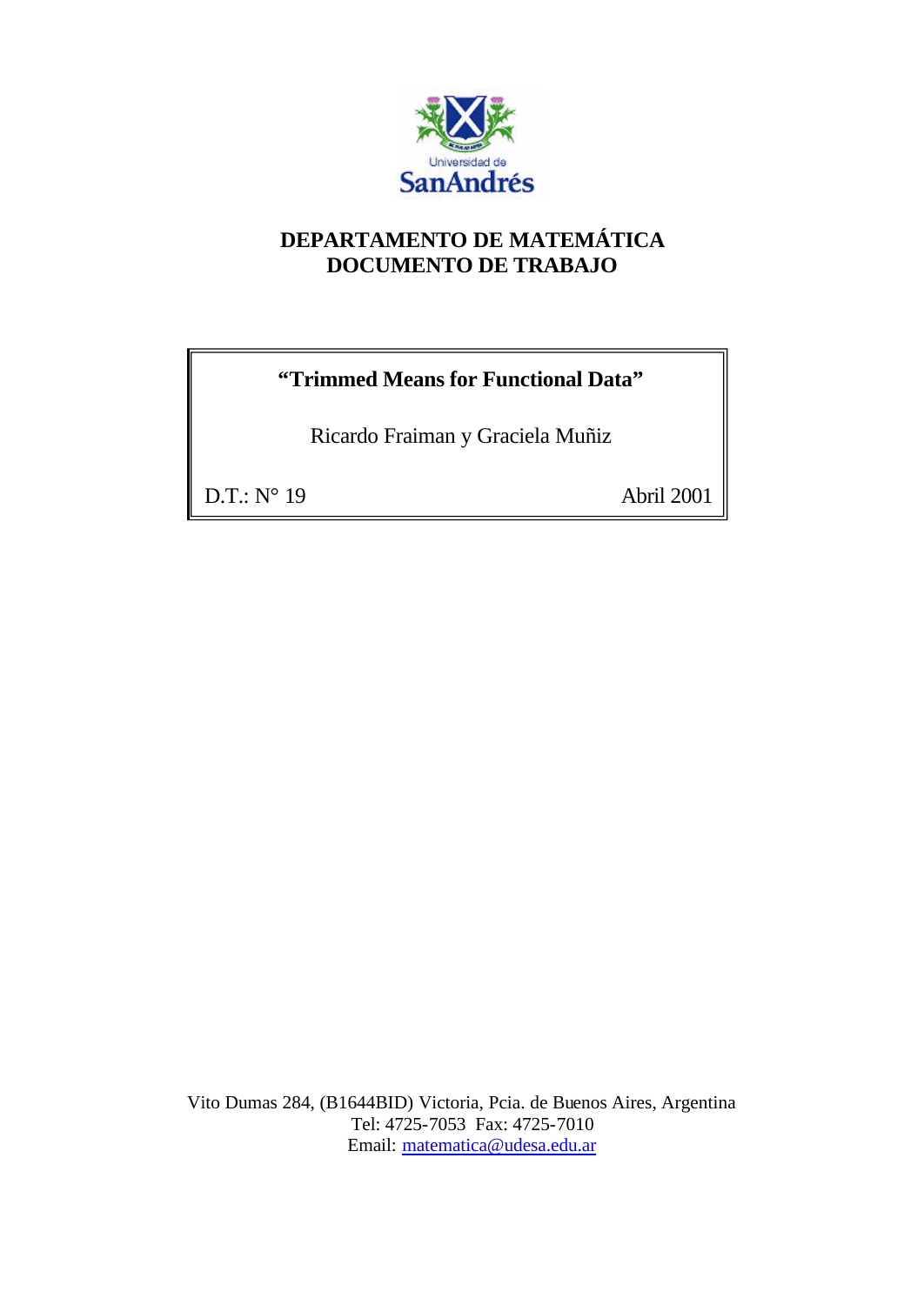#### Trimmed means for functional data

By RICARDO FRAIMAN

Departamento de Matemática y Ciencias, Universidad de San Andrés, Buenos Aires, Argentina and GRACIELA MUNIZ IMERL, Universidad de la República, Montevideo, Uruguay

May 2001

#### **ABSTRACT**

In practice, the use of functional data is often preferable to that of large finite-dimensional vectors obtained by discrete approximations of functions. In this paper a new concept of data depth is introduced for functional data. The aim is to measure the centrality of a given curve within a group of curves. This concept is used to define ranks and trimmed means for functional data. Some theoretical and practical aspects are discussed and a simulation study is given. The results show a good performance of our method, in terms of efficiency and robustness, when compared with the mean. Finally, a real-data example based on the Nasdaq 100 index is discussed.

Keywords: Functional Data; Trimmed means estimates; Data Depth.

AMS 1980 subject classifications. 62G07, 62G05.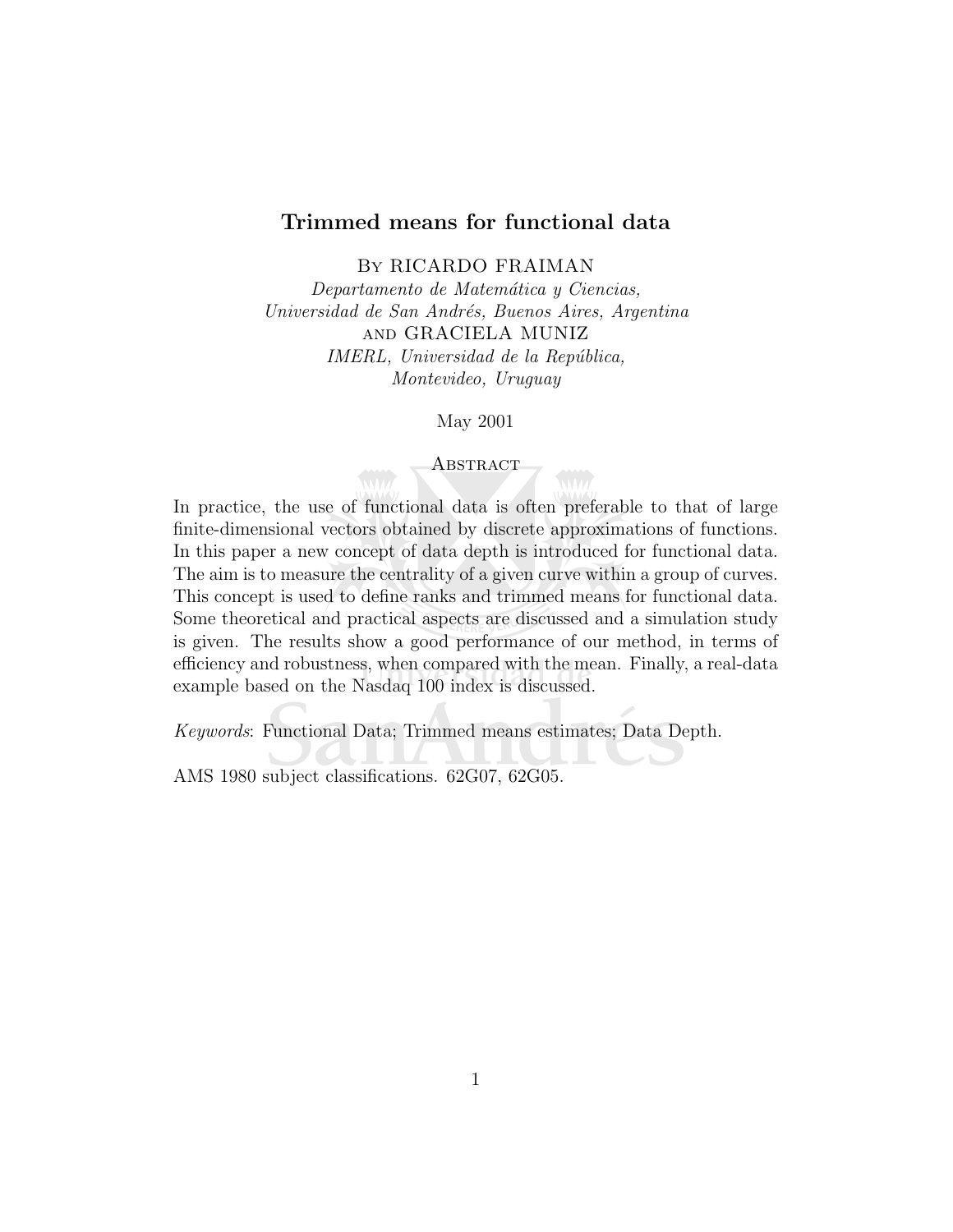#### 1. INTRODUCTION.

In one dimension, order statistics and ranks are widely used for several applications, such as distribution free tests and some simple robust estimation procedures. In this case, they are easily defined through the natural order on the real line, and there is a vast literature on their applications.

L-estimates which are defined as linear combinations of order statistics, are a well–known class of robust location estimates. In particular trimmed means, which are defined as the average of the most central  $(1 - \alpha)n$  observations,  $(0 \le \alpha < 1)$  constitute a class of estimates that range from the sample mean to the sample median.

In more than one dimension, the concepts of order statistics and ranks are more involved and several definitions have been proposed in Mahalanobis (1936), Tukey (1975), Brown (1983), Oja (1983), Liu (1988,1990), Small (1990), Gordaliza (1991), Singh(1991), Donoho and Gasko (1992),Liu and Singh (1993), Cuesta-Albertos, Gordaliza and Matrán (1997) and Fraiman and Meloche (1999).

All of them are based on different notions of depth. A data depth is a device introduced to measure the "centrality" of a multivariate data point within a given data cloud. Although these definitions are quite different for multivariate data, they are very similar when we look at them for univariate data. We now briefly describe two of them.

Let  $Y_1, Y_2, ..., Y_n$  be independent and identically distributed random vectors on  $R^k$  with common distribution  $F$ .

Tukey's Depth. Tukey's depth at  $x$  is defined as

$$
TD(x) = inf_H\{F(H) : x \in H\}
$$

where H is a half space. The sampling version  $TD_n$  is defined by replacing F by the empirical distribution  $F_n$ . In one dimension  $(k=1)$ 

$$
TD(x) = min\{F(x), 1 - F(x^{-})\}.
$$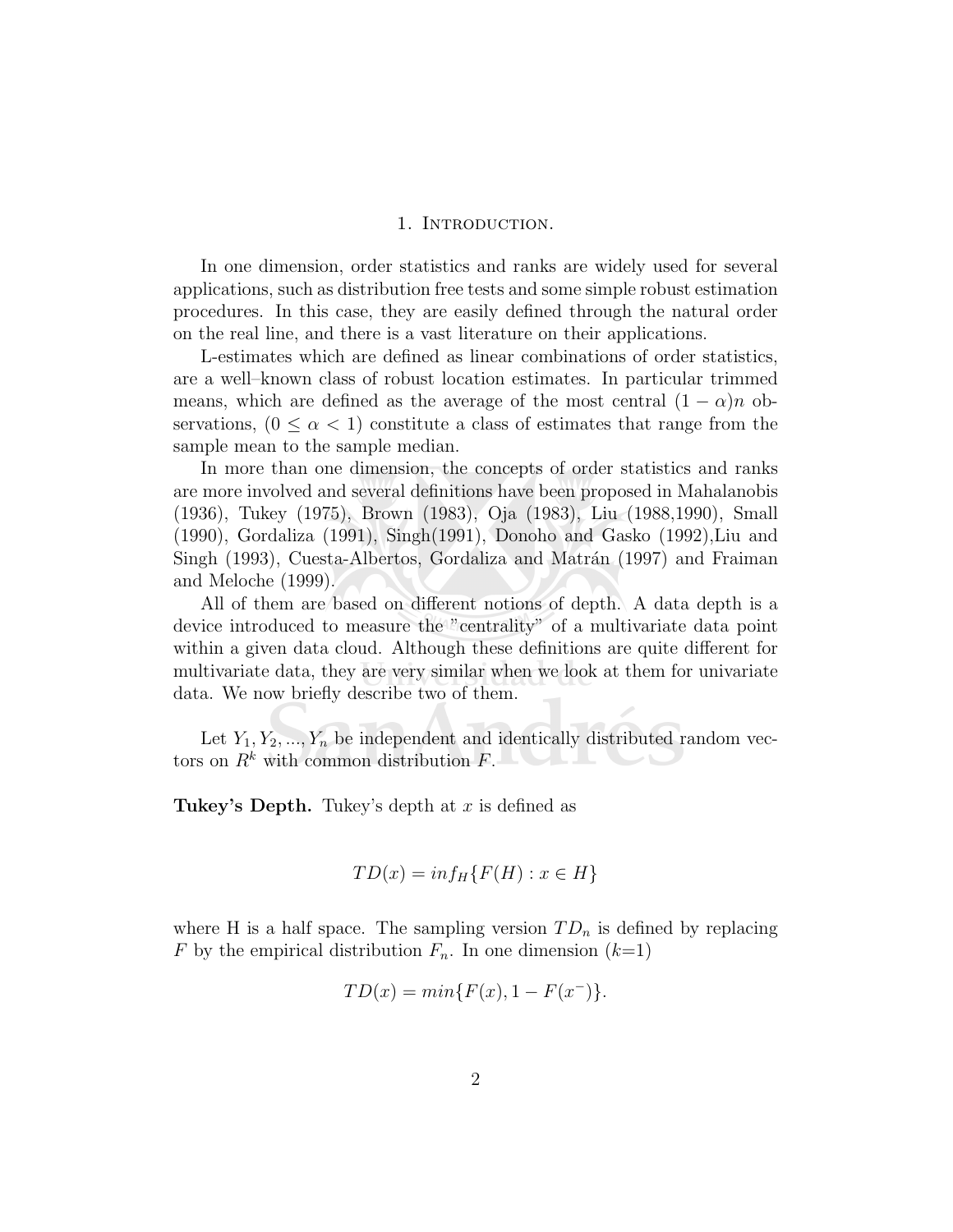**Simplicial Depth.** Let  $Y_1, Y_2, ..., Y_{k+1}$  be  $k+1$  i.i.d. random vectors with distribution  $F$ . The simplicial depth at  $x$  is defined as

$$
SD(x) = P_F(x \in S[Y_1, Y_2, ..., Y_{k+1}])
$$

where we denote by  $S[Y_1, Y_2, ..., Y_{k+1}]$  the closed simplex with vertices on the vectors  $Y_1, Y_2, ..., Y_{k+1}$ ; its sample version  $SD_n$  is defined by replacing F by the empirical distribution  $F_n$ . The simplicial depth at x counts in how many closed simplex with vertices in the sample is the point  $x$ . On the real line,

$$
SD(x) = 2F(x)(1 - F(x^-)), \text{ and } SD_n(x) = 2F_n(x)(1 - F_n(x^-)).
$$

If there are no ties among the sample, we get the standard "both sides" order statistics, which can also be defined through the one dimensional depth

$$
D(x) = 1 - |\frac{1}{2} - F(x)|.
$$
 (1)

Several applications of the notions of depth have been proposed. A first one is to consider the data point that maximizes a depth as a multivariate median. A second one is to construct multivariate L-estimates using the "order statistics" provided by the depth. This problem will be considered in this paper for functional data.

Other applications of data depth are, for instance, depth-based multivariate classification rules, multivariate two sample "nonparametric" tests, robust quality control, among others.

A different approach has also been followed by Brown and Hettmansperger (1987) who define multivariate quantiles which have both magnitude and direction, based on the gradient of Oja's (1983) measure of scatter.

All the proposed definitions attempt to order the observations according to their "depth"in the data cloud, the deepest observation defining the multivariate median.

Nowdays the real time monitoring of many processes in different fields such as stock markets, audience ratings, medicine, chemometrics, is available, providing large functional data sets. It has also been shown (see for instance Ramsay and Silverman (1977) ) that in practice, the use of functional data is often preferable to that of large finite-dimensional vectors obtained by discrete approximations of the functions. On the other hand the effective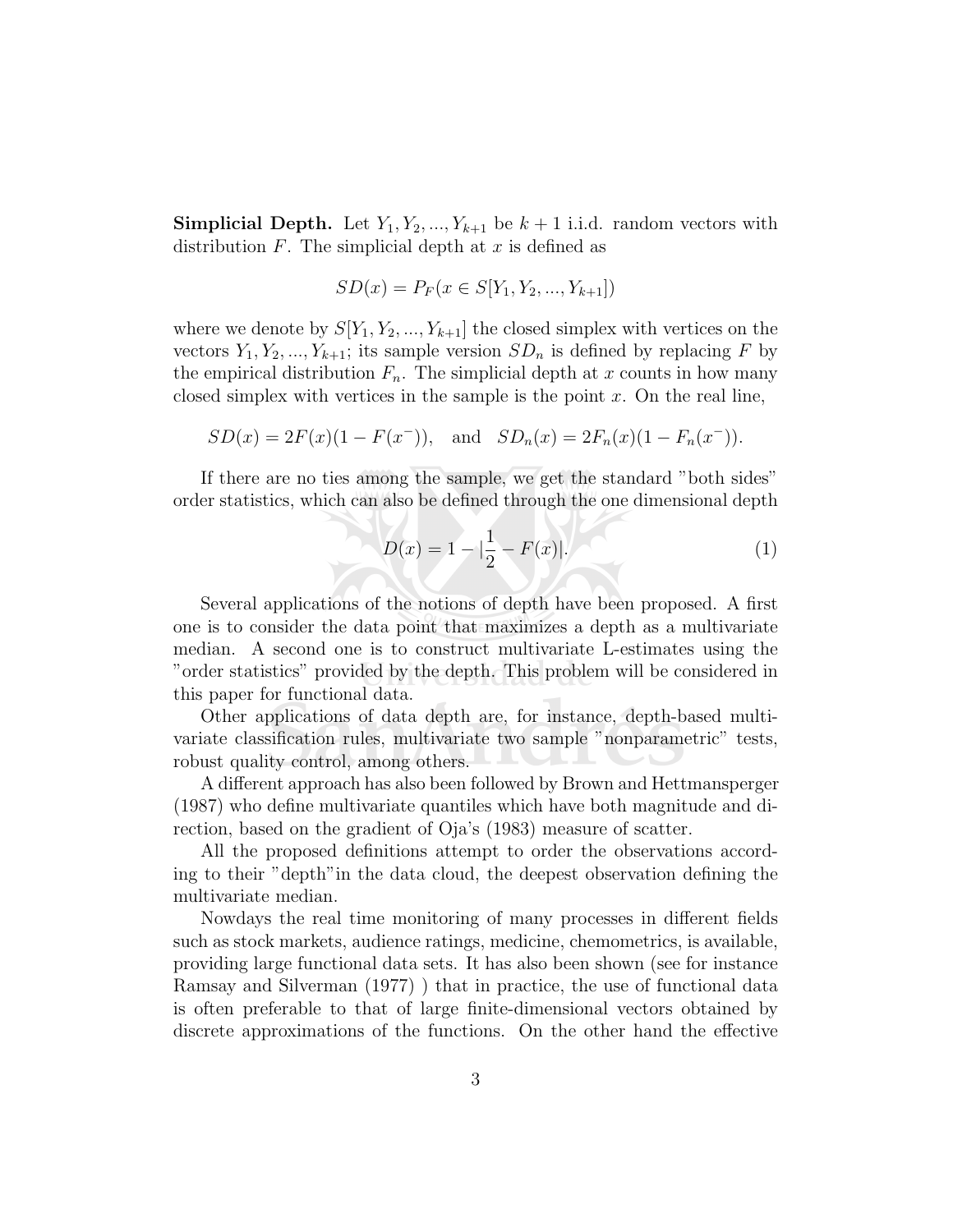calculus of multivariate depth in high dimensional spaces is almost impossible for computational reasons.

In what follows we will define a natural notion of depth for functional data, i.e. when data are curves (realizations of a stochastic process). The idea is to measure "how long" remains a curve in the middle of a group of them.

In Section 2 we introduce a definition of depth for functional data, and we define  $\alpha$ –trimmed means based on this notion. In Section 3 we provide strong consistency results for the proposed estimates. In Section 4, we report on the results of a simulation that compares the performance of a few estimates of location. In Section 5 we provide a real data example. All the proofs can be found in the Appendix.

#### 2. DEPTH CONCEPTS FOR FUNCTIONAL DATA AND  $\alpha$ -TRIMMED MEANS

Let  $X_1(t), X_2(t), ..., X_n(t)$  be independent and identically distributed stochastic processes with continuous trajectories defined on an interval  $[a, b]$ . Without loss of generality we assume  $[a, b] = [0, 1]$ .  $F_t$  will stand for the marginal univariate distribution function of  $X_1(t)$ . ad de

For each realization we get a group of curves, and we want to know, for instance which of them stays more "in the middle of the group" for most of the time. This idea corresponds in a functional setup to the intuitive notion of median. More generally, the purpose of this article is, to define a depth concept for functional data as well as to propose trimmed-mean estimates for functional data.

Let  $D_n$  be a depth defined on R. For each fixed  $t \in [0,1]$  we consider

$$
D_n(X_i(t)) = Z_i(t),
$$

as the univariate depth of  $X_i(t)$  at t with respect to  $X_1(t), X_2(t), ..., X_n(t)$ . In this way, at each single point t we have ranked the values  $X_1(t), X_2(t), ..., X_n(t)$ according to their depths  $Z_i(t)$ ,  $1 \leq i \leq n$ , which take a finite set of positive values.

We define now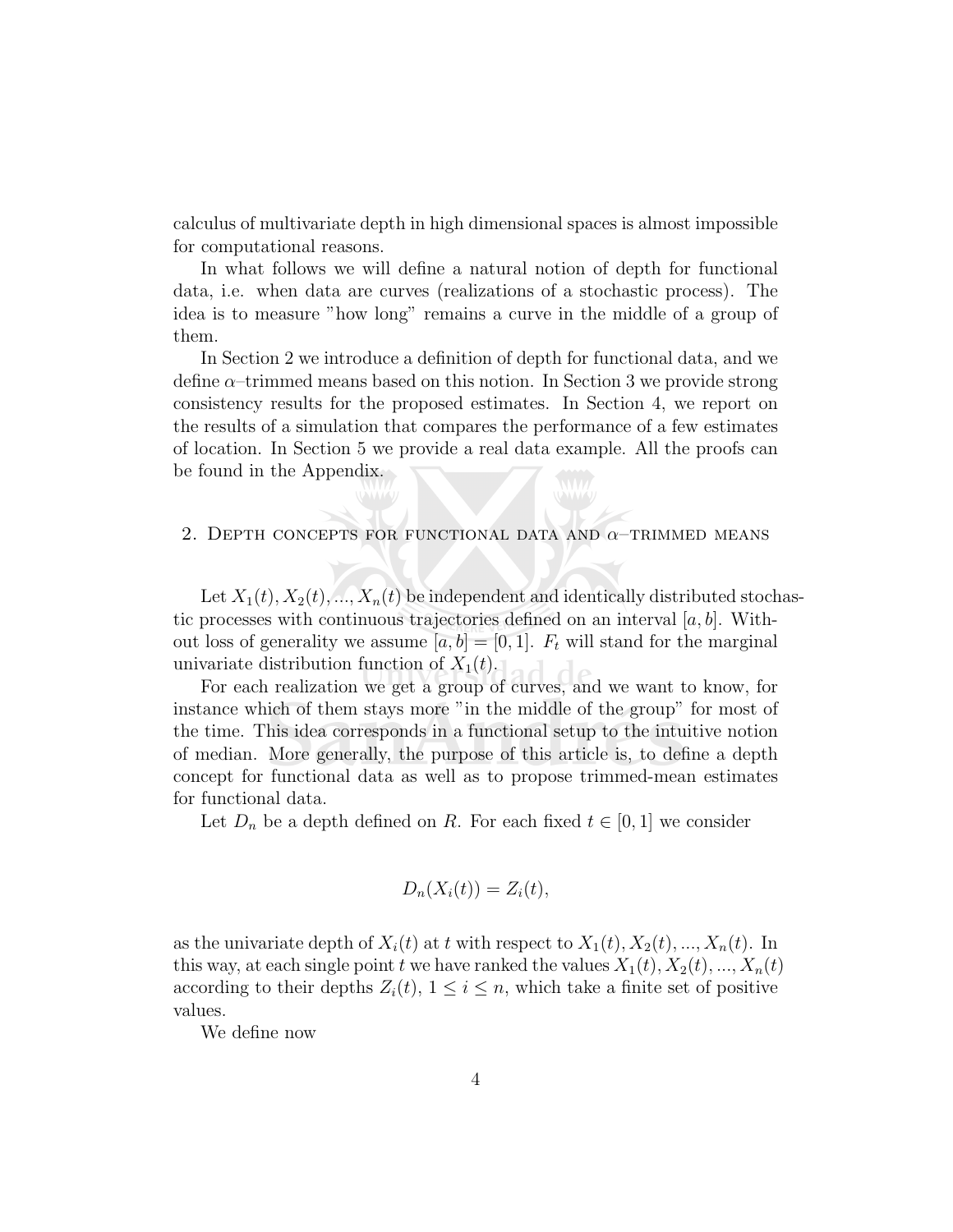$$
I_i = \int_0^1 Z_i(t)dt, 1 \le i \le n,
$$

we rank the functions  $X_1(t), X_2(t), ..., X_n(t)$  according to the associated  $I_i$ 's values obtaining order statistics. Thus, the functional median will correspond to the  $X_i(t)$  for which  $I_i$  is maximum. Ranks  $R_i$  are defined from the relationship  $I_i = I^{(R_i)}$  that indicates the  $I_j$ 's position in the ordered vector I's. L-estimates and trimmed-means estimates are easily derived from these order statistics.

More formally, the population functional depth is defined from a univariate depth D as follows.

Let  $D_t$  be the depth associated with the univariate distribution  $F_t$  by  $D$ , and  $x = x(t)$  a continuous function on [0, 1]. Set

$$
Z(t)=D_t(x(t)).
$$

In particular, for the simplicial depth, we have Uniiversidad d

$$
Z(t) = F_t(x(t))[1 - F_t(x(t))].
$$

Then, the corresponding depth measure turns out to be

$$
I(x) = \int_0^1 Z(t)dt = \int_0^1 F_t(x(t))[1 - F_t(x(t))]]dt.
$$

The sampling version  $I_n(x)$  is defined by replacing  $F_t$  by the empirical distribution  $F_{n,t}$ , so we have

$$
Z_n(t) = F_{n,t}(x(t))[1 - F_{n,t}(x(t))],
$$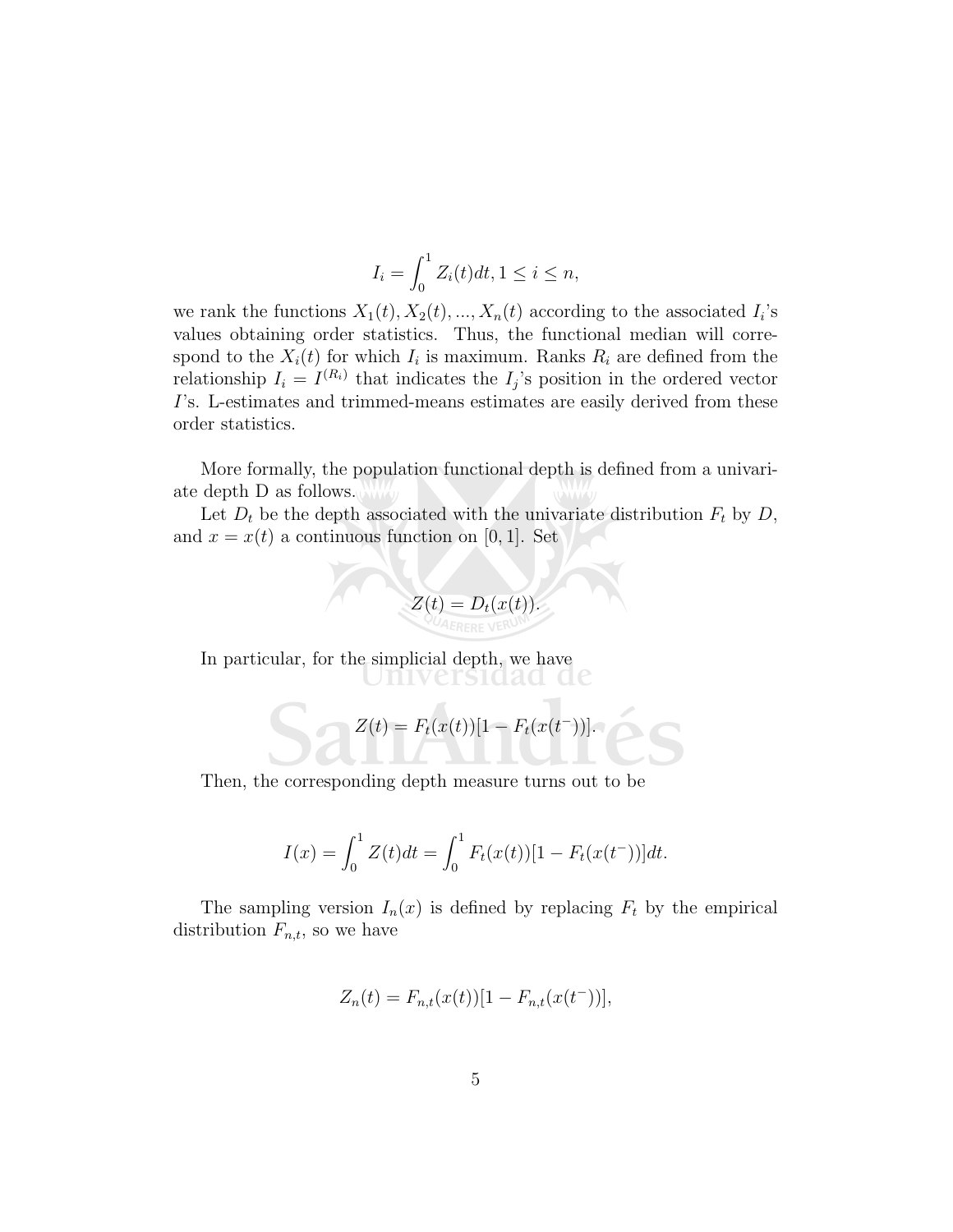and

$$
I_n(x) = \int_0^1 Z_n(t)dt = \int_0^1 F_{n,t}(x(t))[1 - F_{n,t}(x(t))]]dt.
$$

In what follows we will consider the univariate depth

$$
D(x) = 1 - |\frac{1}{2} - F(x)|,
$$

so that

$$
Z(t) = 1 - |\frac{1}{2} - F_t(x(t))|
$$
 (2)

and

$$
I(x) = 1 - \int_0^1 \left| \frac{1}{2} - F_t(x(t)) \right| \tag{3}
$$

If the observations  $X_1(t), X_2(t), ..., X_n(t)$  are ranked according to decreasing values of  $I_n(X_i(t))$  we get order statistics  $X^{(1)}(t), X^{(2)}(t), ..., X^{(n)}(t)$ , where  $X^{(1)}(t)$  denotes the deepest one (functional median), while the last ones will be on the "outerskin" of the data.

A functional version of the  $\alpha$ –trimmed mean is defined as the average of the  $n - [n\alpha]$  deepest observations.  $n - |n\alpha|$  deepest observations.<br>More precisely, we will consider for  $\beta > 0$ 

$$
\hat{\mu}_n = \frac{\sum_{i=1}^n \mathbf{1}_{[\beta, +\infty)} (I_n(X_i)) X_i}{\sum_{i=1}^n \mathbf{1}_{[\beta, +\infty)} (I_n(X_i))}
$$
(4)

as a functional trimmed mean, where

$$
\frac{1}{n}\sum_{i=1}^{n}\mathbf{1}[\beta,+\infty)(I_n(X_i)) \simeq 1-\alpha
$$
\n(5)

and  $\mathbf{1}_A$  stands for the indicator function of the set A.

Remark 1. Robustness A formal definition of robustness for continuous time data has not yet been proposed. A first stage would be to define which kind of contamination is allowed. For instance, if we allow for contamination on all data on a small (but eventually different) time interval,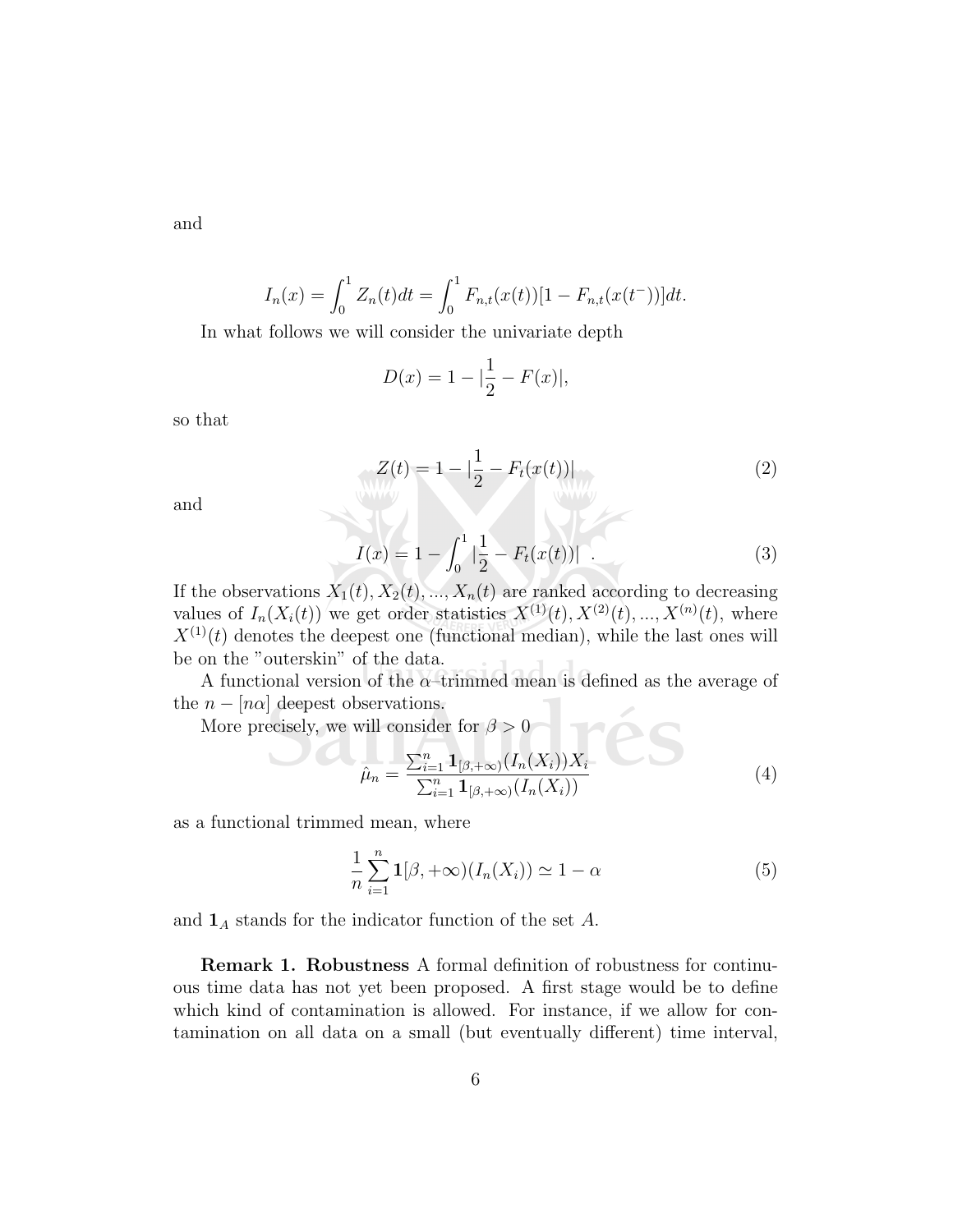the whole data set could be corrupted. In this case, a robust nonparametric smoother (see for instance Haerdle and Tsybakov (1988) or Boente and Fraiman (1989)) should be applied at each single curve as a first step, and just then apply the methods defined above. In this paper we are mainly interested in a somewhat more realistic type of contamination, where some fraction of the data are corrupted on some eventually large time interval.

#### 3. Strong consistency results

In this section we will show the uniform convergence of the empirical functional depth  $I_n$  to its population version I over an appropiate set of functions, and derive the strong consistency of the  $\alpha$ -trimmed mean estimates.

We will assume the following two assumptions.

H1. For a positive constant  $A$  (large enough) let

 $Lip[0,1] = \{x : [0,1] \rightarrow R, x \text{ is Lipschitz with constant less or equal to } A\}$ 

be the space of functions where the paths of the stochastic process  $X_1(t)$  take values.

H2. There exists a constant  $c > 0$  for which

$$
E(\lambda(\{t: X_1(t) \in [u(t), u(t) + c\epsilon]\}) < \epsilon/2
$$

where  $\lambda$  stands for the Lebesgue's measure on R and  $u \in Lip[0,1]$ .

THEOREM 3.1. Under H1 and H2, if

$$
J_n(x) = \int_0^1 F_{n,t}(x(t))dt
$$
, and  $J(x) = \int_0^1 F_t(x(t))dt$ 

we have that

$$
\lim_{n \to +\infty} \sup_{\{x \in Lip[0,1]\}} |J_n(x) - J(x)| = 0 \ a.s.. \tag{6}
$$

and

$$
\lim_{n \to +\infty} \sup_{\{x \in Lip[0,1]\}} |I_n(x) - I(x)| = 0 \ a.s.. \tag{7}
$$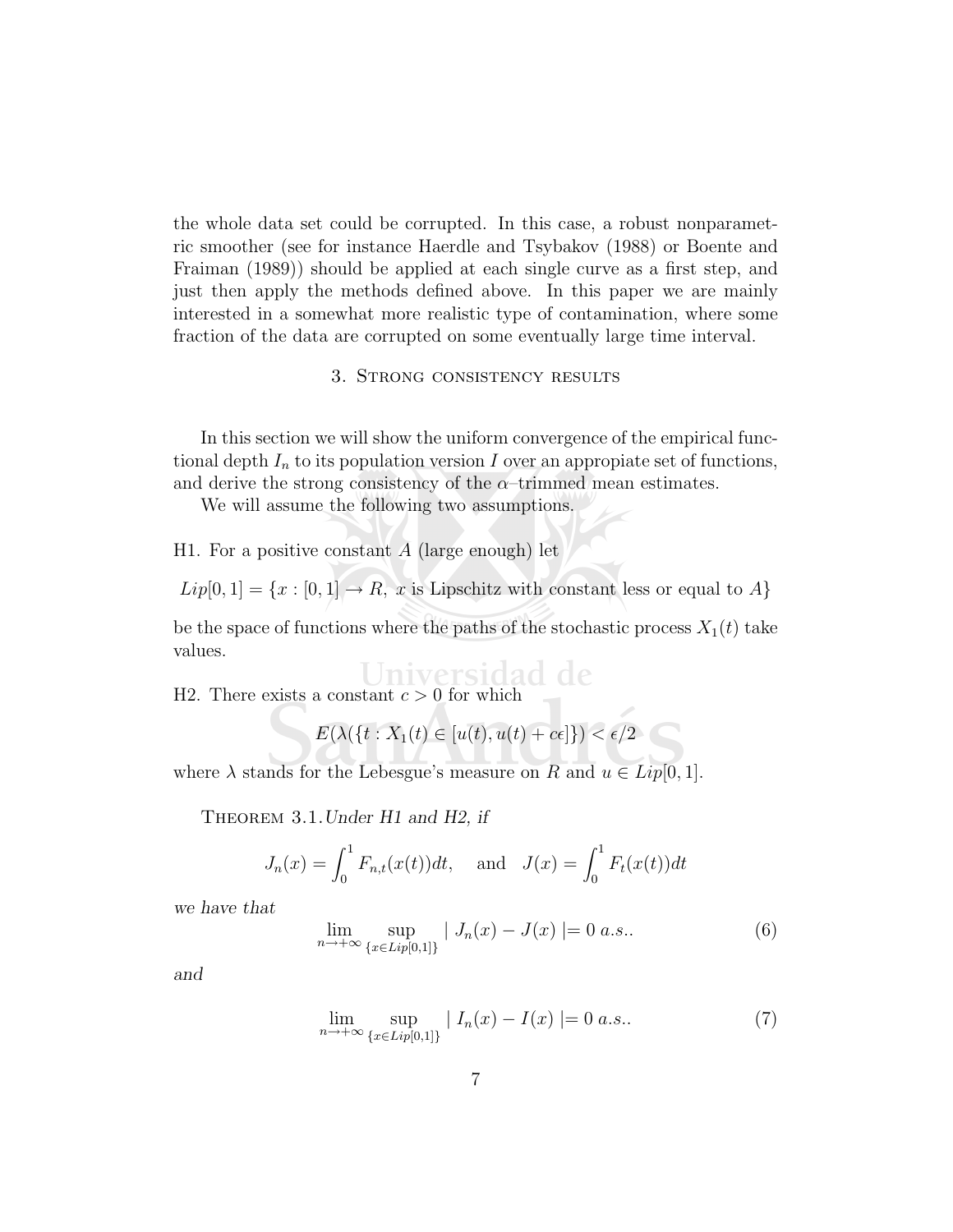where  $I_n(x)$  and  $I(x)$  are respectively the empirical depth and the population depth of  $x(t)$ .

Let

$$
\hat{\mu}_n = \frac{\sum_{i=1}^n \mathbf{1}_{[\beta, +\infty)} (I_n(X_i)) X_i}{\sum_{i=1}^n \mathbf{1}_{[\beta, +\infty)} (I_n(X_i))}
$$
(8)

be our trimmed mean estimate. Define also

$$
\mu_n = \frac{\sum_{i=1}^n \mathbf{1}_{[\beta, +\infty)}(I(X_i))X_i}{\sum_{i=1}^n \mathbf{1}_{[\beta, +\infty)}(I(X_i))}
$$
(9)

(an artificial unobservable estimate) and

$$
\mu = \frac{E(X_1 \mathbf{1}_{[\beta, +\infty)}(X_1))}{E(\mathbf{1}_{[\beta, +\infty)}(I(X_1))}
$$
\n(10)

the population trimmed mean.

THEOREM 3.2. If the stochastic process  $X_1(t)$  take values on an arbitrary space  $E[0,1] := E$  where iversidad de

$$
\lim_{n \to +\infty} \sup_{\{x \in E\}} |J_n(x) - J(x)| = 0 \text{ a.s.},\tag{11}
$$
\n
$$
\hat{\mu}_n \to \mu \quad a.s.
$$

then

In particular, under H1 and H2,  $\hat{\mu}_n \rightarrow \mu$  a.s.

#### 4. Simulation results.

In this section, we report on the results of a simulation that compares trimmed mean estimates with the regular mean under four different models.

The basic one, (model M1) consist of  $p$  functions satisfying

$$
X_i(t) = g(t) + e_i(t) \quad 1 \le i \le p
$$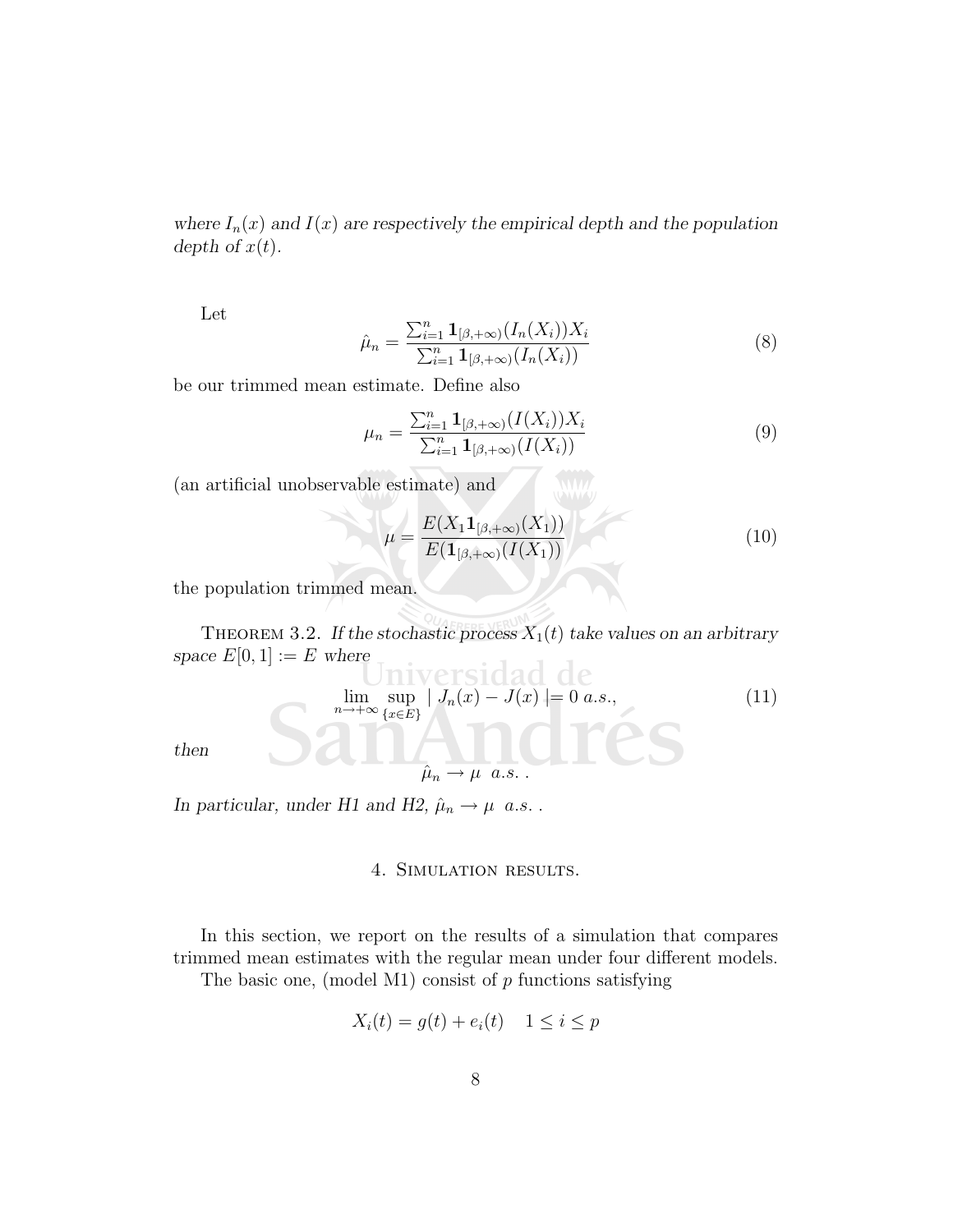where  $e_i(t)$  is a Gaussian stochastic process with zero mean and covariance function

$$
E(e_i(t)e_i(s)) = (\frac{1}{2})^{|t-s|p}
$$

and the function  $q(t) = 4t$  and corresponds to the non-contaminated model.

Then we have considered two kinds of contamination of the basic model, a total one and a partial one (on trajectories), and we also consider symmetric and asymmetric contamination.

In the case of symmetric total contamination, model M2 is given by

$$
Y_i(t) = X_i(t) + \epsilon_i \sigma_i M \quad 1 \le i \le p
$$

where  $\epsilon_i$  and  $\sigma_i$  are independent sequences of random variables,  $\epsilon_i$  takes values 1 with probability q and 0 with probability  $(1-q)$  - the contamination fraction - and  $\sigma_i$  takes values 1 and -1 with probability 1/2. M is the size of the contamination (a constant).

In the case of asymmetric total contamination, model M3 is defined by

$$
Y_i(t) = X_i(t) + \epsilon_i M \quad 1 \leq i \leq p
$$

where  $\epsilon_i$  and M are defined in model M2.

For partial contamination we consider model M4 defined as

$$
Y_i(t) = X_i(t) + \epsilon_i \sigma_i M \quad \text{for } t \ge T_i \quad 1 \le i \le p
$$
  

$$
Y_i(t) = X_i(t) \quad \text{for } t < T_i
$$

and

N

where  $T_i$  is randomly chosen according to a uniform distribution on  $(0,1)$ .

In each case we perform  $N=500$  replications for  $p=50$  and  $p=80$  curves,  $q=0.05$  and  $q=0.1$ ,  $M=5$  and  $M=25$  and  $\alpha = 0.2$  and 0.3.

For each model we consider the mean and trimmed mean estimates,

$$
\hat{\mu}_n(t) = \sum_{i=1}^p X_i(t)/p
$$

and

$$
\hat{\mu}_{n,\alpha}(t) = \sum_{i=1}^{p-[p\alpha]} X^{(i)}(t) / (p - [p\alpha])
$$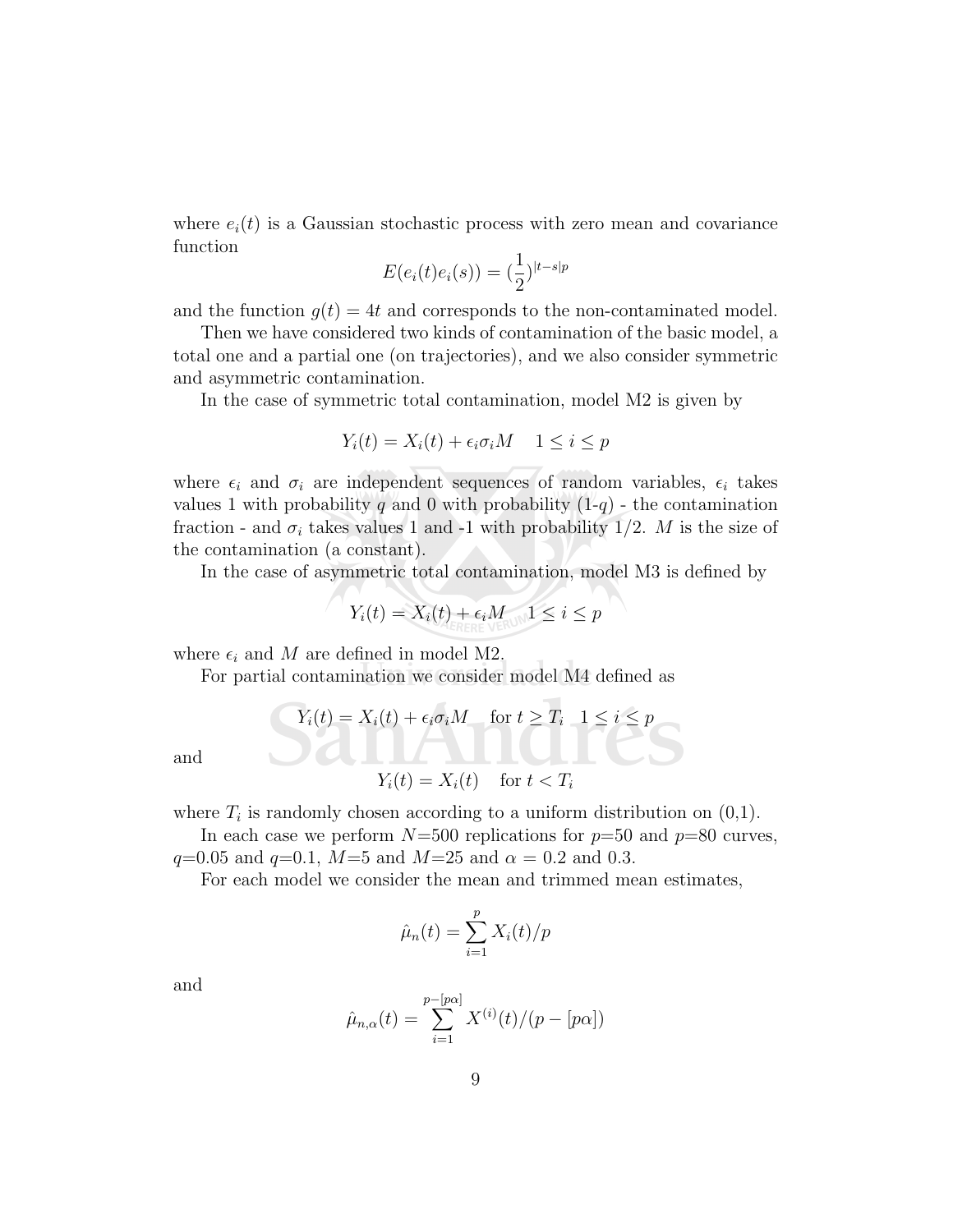for  $\alpha = 0.2$  and 0.3.

For each of the 500 replications the estimates were evaluated at I=30 equally spaced points of  $[0,1]$ , and we calculate the integrated error for each replication

$$
EI(j) = \frac{1}{I} \sum_{k=1}^{I} [f(\frac{k}{I}) - g(\frac{k}{I})]^2
$$

where f denotes  $\mu_n$  or  $\mu_{n,\alpha}$  respectively.

In the Tables we report for each estimate the mean integrated error

$$
\bigvee_{W_{ij}} E = \frac{1}{N} \sum_{j=1}^N EI(j)
$$

and its standard deviation

$$
s = \left(\frac{1}{N} \sum_{j=1}^{N} (EI(j) - E)^2)\right)^{1/2}.
$$

We also report robust measures of the performance of the estimators.

$$
M = median(EI(j) \quad j = 1,...,N)
$$

and

$$
MAD(EI) = median(|EI(j) - M| \quad j = 1, \ldots, N)/0.675.
$$

#### insert Tables around here

—————————————————————–

—————————————————————–

We can see that the functional trimmed mean estimates behaves very well under all models - even under asymmetric contamination. This is also reasonable since depth trimming is not necessarily a symmetric procedure. As expected the mean breaks down under all the contamination models. The worst behaviour for the mean is under asymmetric contamination (model M3). The functional trimmed means are calculated for trimming levels  $\alpha$ 0.2 and 0.3, different contamination fractions  $q$  (0.05 and 0.1), sample sizes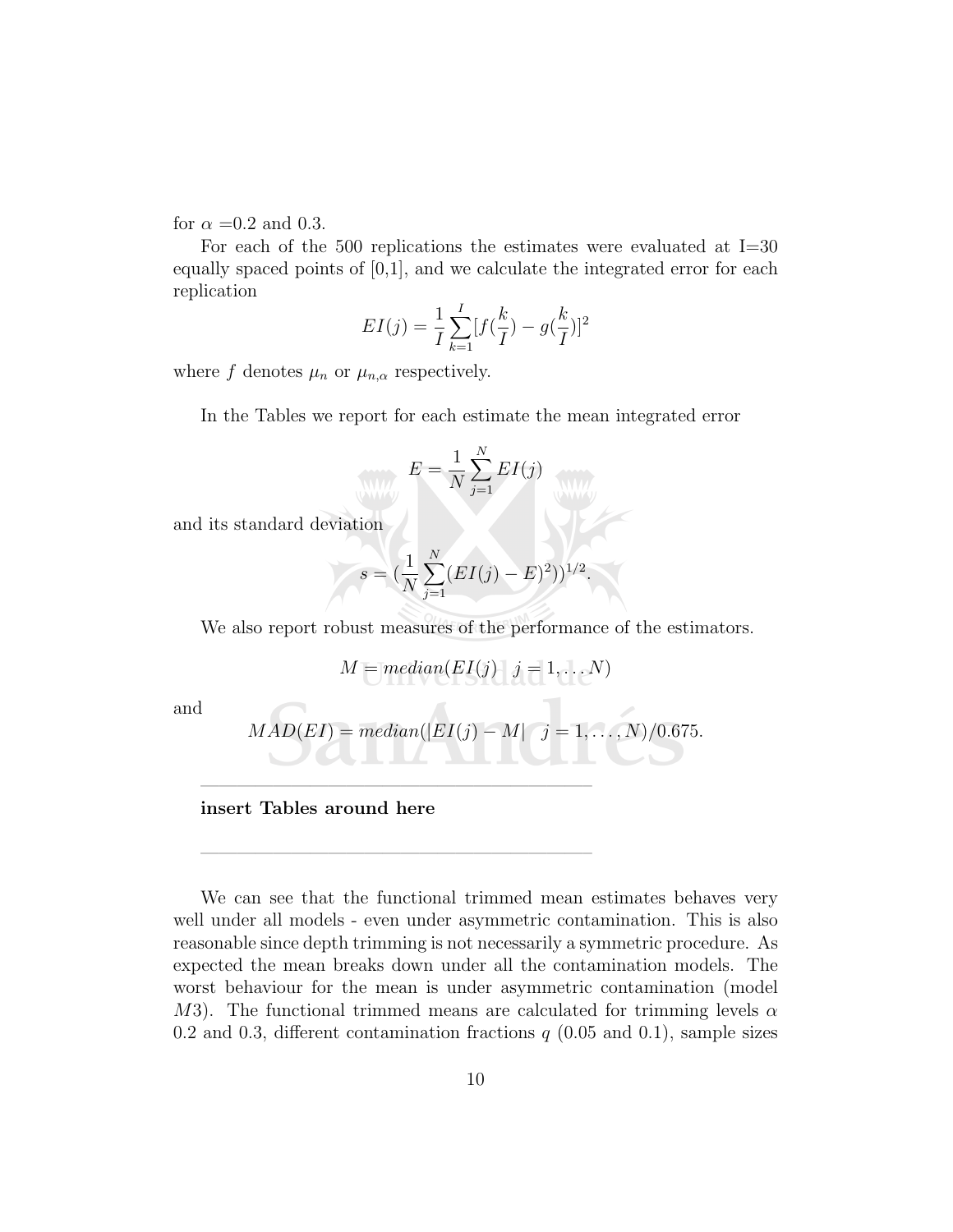$p$  (50 and 80) and for two different contamination constants (5 and 25). For each sample size  $p$  the integrated mean square error varies very little for the different contamination models, and the values are very close to the integrated mean square error of the non–contaminated model.

#### 5. A real data example

In order to illustrate how the functional depth concept works in practice we consider a real data example.

We analize 100 curves used to build up the Nasdaq 100 Index, taking 63 daily measurements starting on April 12, 2000.

Figure I shows the 100 curves all together. Figure II is a plot of the 70 deepest curves. Figure III is a plot of the remaining 30 curves. Finally Figure IV shows the 80 deepest curves, while Figure V shows the remaining "more external" 20 curves.

It is apparent that the deepest curves can be inserted between the plots of the outer curves. In this sence the functional depth (3) does its job quite well. Universidad de

# —————————————————————– insert Figures around here —————————————————————–

#### Appendix

#### Proof of Theorem 3.1.

Let  $Y(t)$  be a stochastic process with distribution P. Since  $E_P(\mathbf{1}_{(-\infty,u]}(Y(t)))$  =  $F_t(u)$ , we have

$$
I(x) = E_P \left( \int_0^1 \mathbf{1}_{(-\infty, x(t)]}(Y(t)) dt \right) = \int_0^1 P(Y(t) \le x(t)) dt.
$$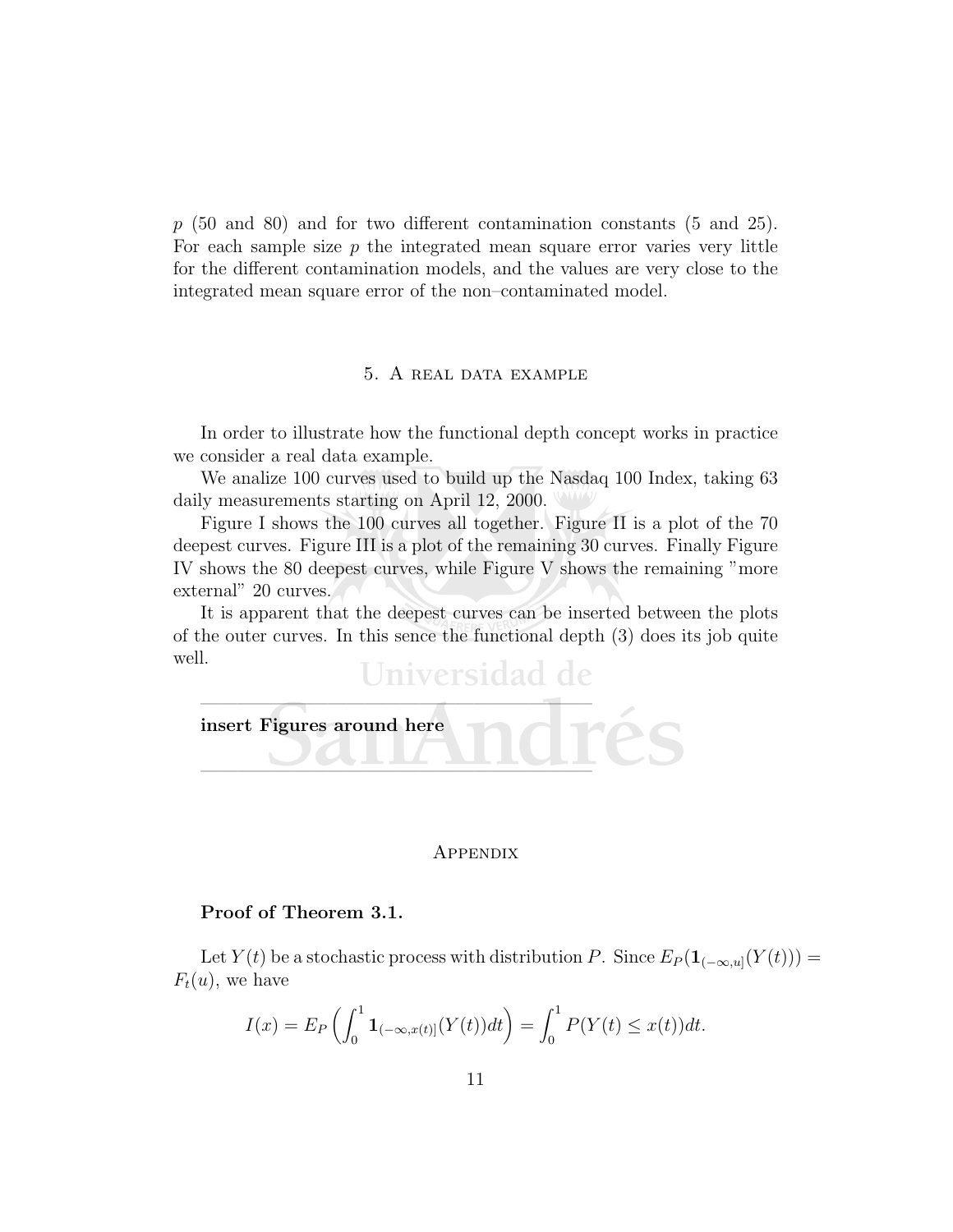Given  $x \in D[0,1]$  we define

$$
g_x(z) = \int_0^1 \mathbf{1}_{(-\infty, x(t)]}(z(t))dt,
$$

then

$$
I_n(x) - I(x) = P_n g_x - P g_x,
$$

where  $Pf = \int f dP$ . Let us define a family  $\mathcal{F} = \{g_x : x \in D[0,1]\}$  of functions with envelope  $\mathbf{F} \equiv 1$ . In order to prove the uniform consistency, we will show that for any fixed  $\epsilon \geq 0$ ,  $\ln N_1(\epsilon, P_n, \mathcal{F}) = o_P(n)$  where  $N_1(\epsilon, P_n, \mathcal{F})$  is the family's entropy. (see Pollard (1984), Theorem 24 pag. 25). We start finding a bound for

$$
||g_x - g_{x'}||_{L^1(P_n)} = \frac{1}{n} \sum_{i=1}^n |g_x(X_i) - g_{x'}(X_i)|
$$
  
= 
$$
\frac{1}{n} \sum_{i=1}^n |\int_0^1 \mathbf{1}_{(-\infty, x(t)]}(X_i(t))dt - \int_0^1 \mathbf{1}_{(-\infty, x'(t)]}(X_i(t))dt|.
$$

Set  $y(t) := min(x(t), x'(t))$  and  $z(t) := max(x(t), x'(t))$ . Then

$$
\frac{1}{n} \sum_{i=1}^{n} \left| \int_{0}^{1} \mathbf{1}_{(-\infty, x(t)]}(X_{i}(t))dt - \int_{0}^{1} \mathbf{1}_{(-\infty, x'(t)]}(X_{i}(t))dt \right|
$$
\n
$$
= \frac{1}{n} \sum_{i=1}^{n} \int_{0}^{1} \mathbf{1}_{[y(t), z(t)]}(X_{i}(t))dt
$$
\n
$$
= \frac{1}{n} \sum_{i=1}^{n} \lambda \left\{ t : X_{i}(t) \in [y(t), z(t)] \right\}
$$

where  $\lambda$  is the Lebesgue measure on R. From the Strong Law of Large Numbers, this expression converges almost surely to

$$
E(\lambda \{t : X_1(t) \in [y(t), z(t)]\})
$$
.

Let us define

$$
D_n = D_n(\delta) = \left\{ \omega : \frac{1}{n} \sum_{i=1}^n \lambda(\{t : X_i(t) \in [y(t), z(t)]\}) < \delta \right\}.
$$

By H2 there exists a constant  $c > 0$  for which

$$
E(\lambda \{t : X_1(t) \in [u(t), u(t) + c\epsilon] \}) < \frac{\epsilon}{2}
$$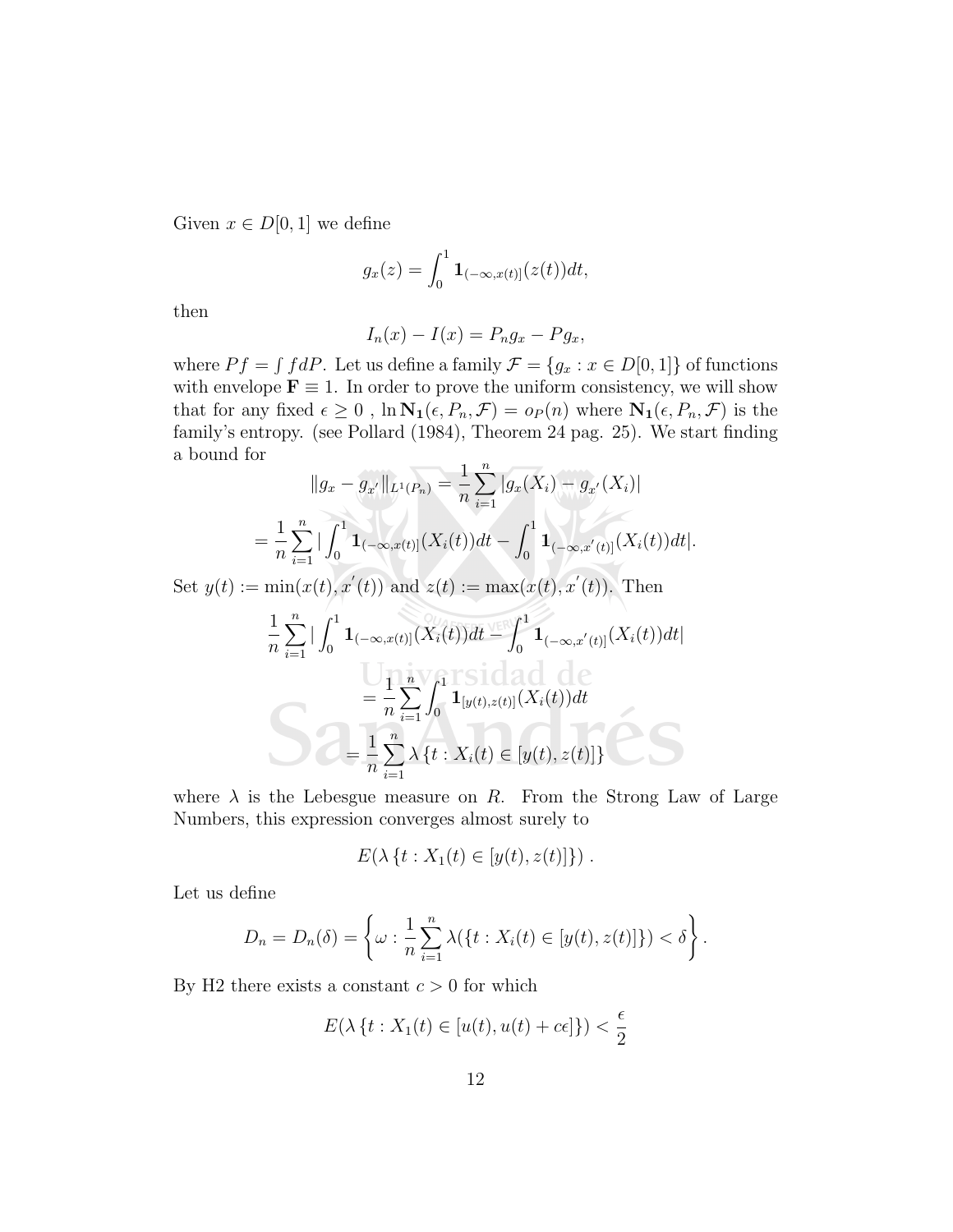and  $u(t) \in Lip[0,1]$ . Hence, if  $||x - x'||_{\infty} < c\epsilon$  we can conclude that  $P(D_n^c(\epsilon)) \to 0 \text{ as } n \to \infty.$ 

Indeed, with probability 1 , we have

$$
\frac{1}{n}\sum_{i=1}^{n}\lambda\left\{t:X_{i}(t)\in[y(t),z(t)]\right\}
$$
\n
$$
\leq \frac{1}{n}\sum_{i=1}^{n}\lambda\left\{t:X_{i}(t)\in[y(t),y(t)+c\epsilon]\right\}
$$
\n
$$
\leq_{\forall n\geq n_{o}(\omega)} E(\lambda\left\{t:X_{1}(t)\in[y(t),y(t)+c\epsilon]\right\})+\frac{\epsilon}{2}<\epsilon.
$$

Given  $M > A$ , for each  $\delta > 0$  we consider now a family of polygonals  $\mathcal{H} \subset D[0,1]$  whose elements y satisfy

 $y(0)$  takes values on the sequence

$$
(-M, -J\frac{\delta}{3}, -(J-1)\frac{\delta}{3}, \dots, -\frac{\delta}{3}, 0, \frac{\delta}{3}, \dots, J\frac{\delta}{3}, M)=: (-M, M; \frac{\delta}{3}),
$$

where J is the integer part of  $3M/\delta$ , ERE VERUM

$$
y\left(\frac{\delta}{3A}\right) = y(0) + b \text{ with } b \text{ in the sequence } \left(-A\frac{\delta}{3}, A\frac{\delta}{3}; \frac{\delta}{3}\right).
$$
  

$$
y\left(\frac{2\delta}{3A}\right) = y\left(\frac{\delta}{3A}\right) + b,
$$
  

$$
y\left(\frac{k\delta}{3A}\right) = y\left(\frac{(k-1)\delta}{3A}\right) + b.
$$

Given  $x \in D[0,1]$  with  $|x(0)| < M$ , there exists an element of H for which

$$
\|x(t) - y(t)\|_{\infty} \le \delta.
$$

To see this, observe that, there exists  $y$  for which

$$
|x(0) - y(0)| \le \frac{\delta}{3}
$$

and

$$
|x(\frac{\delta}{3M}) - y(\frac{\delta}{3M})| \le \frac{\delta}{3}.
$$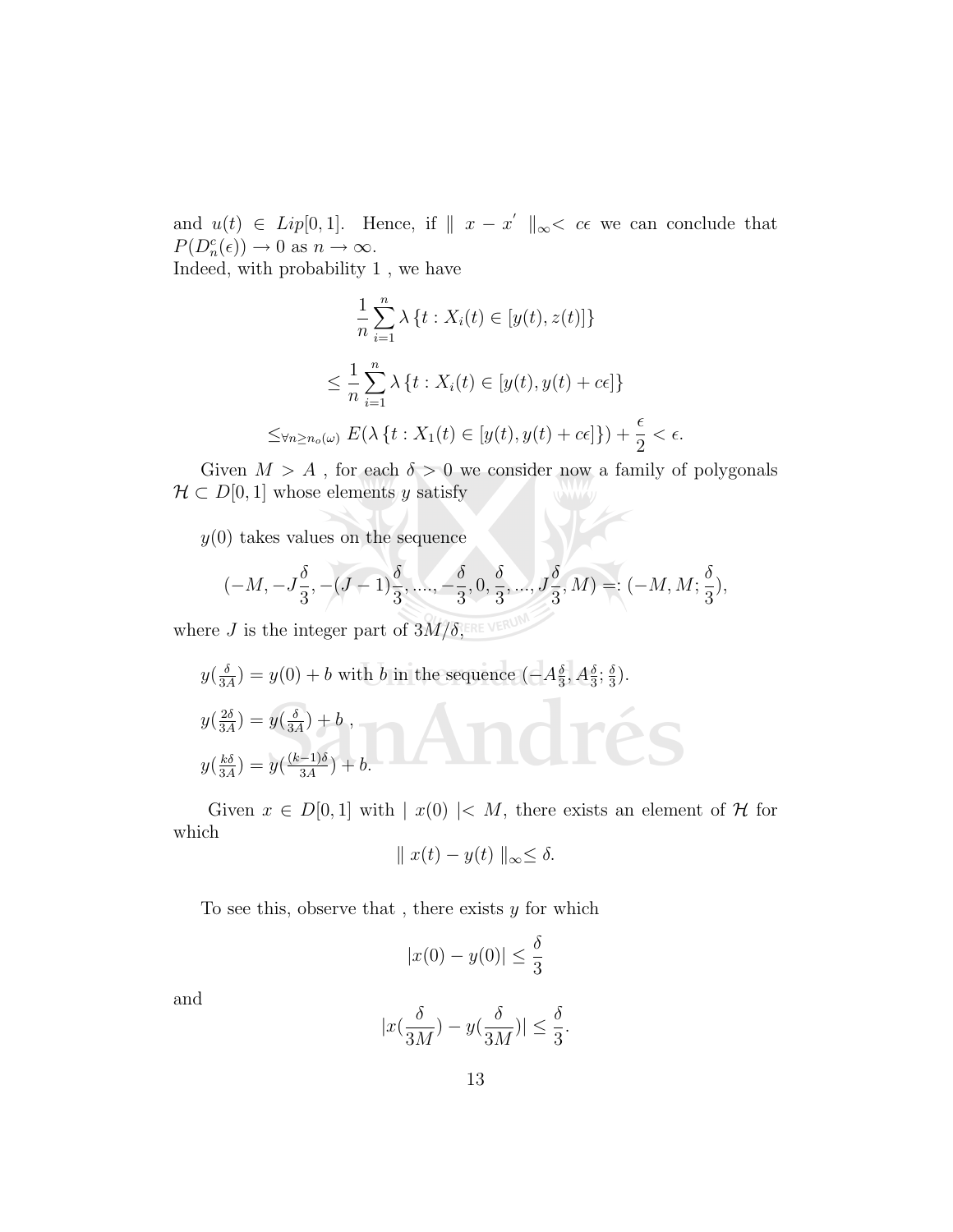We have that  $y(0) - \frac{\delta}{3} \leq x(0) \leq y(0) + \frac{\delta}{3}$  $\frac{\delta}{3}$ . Besides since  $x(t) \in Lip[0, 1],$ 

$$
x(0) - \frac{\delta}{3} \le x(0) - \frac{\delta A}{3M} \le x(t) \le x(0) + \frac{\delta A}{3M} \le x(0) + \frac{\delta}{3}, \text{for } t \in [0, \frac{\delta}{3A}]
$$

Then,  $y(0) - \frac{2\delta}{3} \leq x(0) - \frac{\delta}{3} \leq x(t) \leq x(0) + \frac{\delta}{3} \leq y(0) + \frac{2\delta}{3}$  $\frac{2\delta}{3}$ . We can also choose y such that :  $y(0) - \frac{\delta}{3} \leq y(t) \leq y(0) + \frac{\delta}{3}$  $\frac{\delta}{3}$ . Then,  $|x(t) - y(t)| \leq \delta$  for  $t\in[0,\frac{\delta}{34}]$  $\frac{\delta}{3A}$ . Since  $|y(\frac{\delta}{3A})|$  $\frac{\delta}{3A})-\check{x}(\frac{\delta}{3A})$  $\frac{\delta}{3A}$   $\leq \frac{\delta}{3}$  we can repeat the procedure for the next interval.

On the other hand it is easy to see that

$$
\sharp \mathcal{H} \leq [\frac{6M}{\delta}]^{\frac{3A}{\delta}}, \text{ where } \sharp C \text{ stands for the cardinal of the set } C.
$$

Let us consider now the family of functions

 ${g_y : y \in \mathcal{H}}$ 

For a given  $\epsilon > 0$ , we have that on  $D_n(\epsilon)$ 

$$
\frac{1}{n}\sum_{i=1}^{n}\lambda(\lbrace t:X_{i}(t)\in[y(t),z(t)]\rbrace)<\epsilon, \text{ if } n\geq n_{0}(\epsilon,\omega) \text{ and}
$$

 $\parallel x - x' \parallel_{\infty} < \delta =: c\epsilon.$ 

On  $D_n$ , if  $|x(0)| < M$  there exists  $x' \in \mathcal{H}$  such that

$$
\parallel g_x - g_{x'} \parallel_{L^1(P_n)} < \epsilon.
$$

If  $|x(0)| > M$  and  $X_i(0) < M - A$ , for  $i = 1, ..., n$  we can take  $y \in H$  (on the boundary) such that

$$
\| g_x - g_{x'} \|_{L^1(P_n)} = 0.
$$

If we define  $C_n = \bigcap_{i=1}^n \{|X_i(0)| < n\}$  (with  $M - A = n$ ), then

$$
P(C_n^c) \le nP(|X_1(0)| > n) \to 0
$$

as  $n \to \infty$ , whenever  $E(|X_1(0)|) < \infty$ . Consider now

$$
E_n = C_n \cap D_n.
$$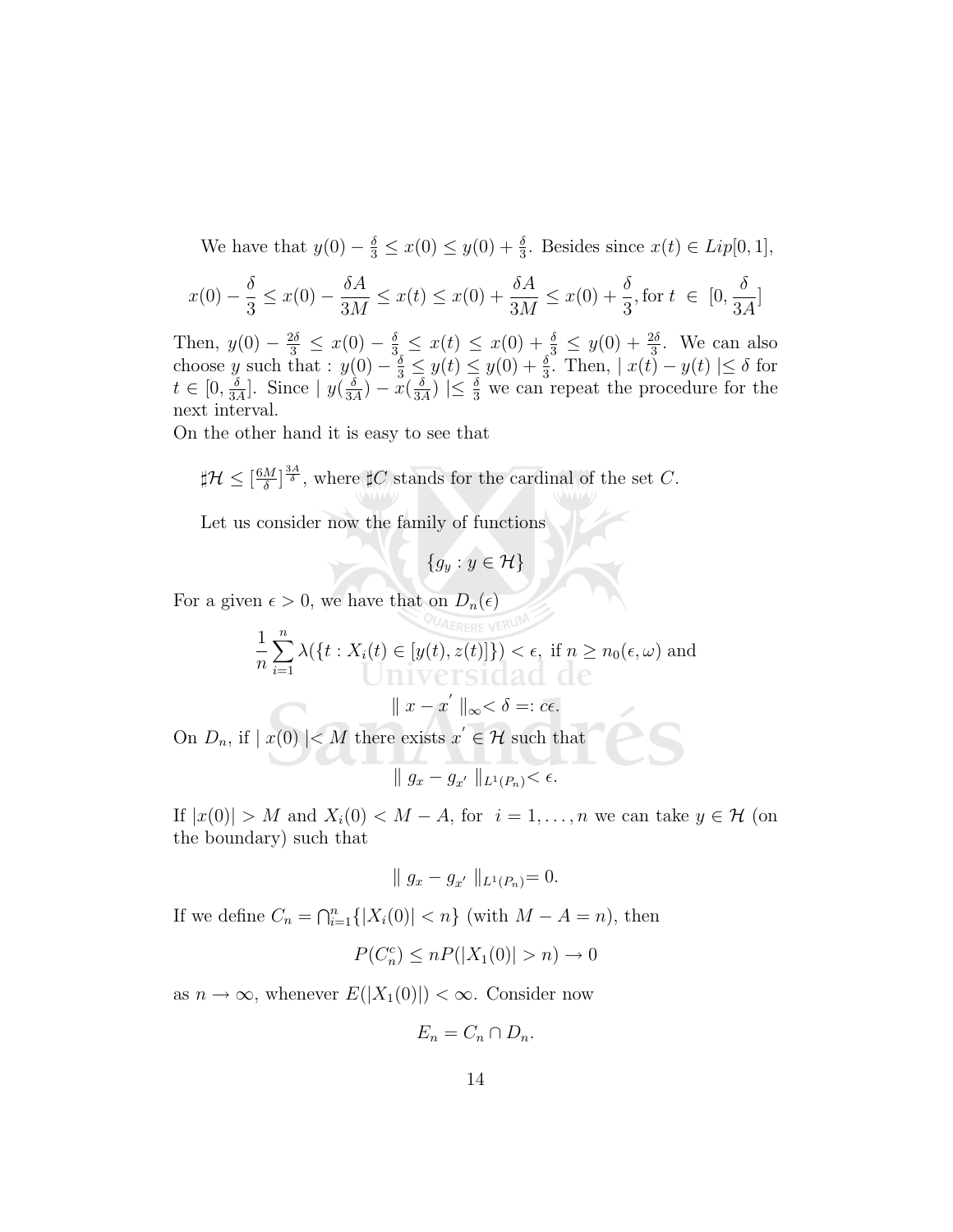We have that  $\frac{1}{n} \ln \mathbf{N_1}(\epsilon, P_n, \mathcal{F}) \rightarrow^P 0$ . Indeed,  $\forall \eta > 0$ 

$$
P(\frac{1}{n}\ln \mathbf{N_1}(\epsilon, P_n, \mathcal{F})) > \eta)
$$

$$
\leq P(\frac{1}{n}\ln N_1(\epsilon, P_n, \mathcal{F})) > \eta, E_n) + P(E_n^c)
$$

$$
= P(\frac{1}{n}\frac{c}{\delta}\ln(\frac{6M}{\delta}) > \eta, E_n) + P(E_n^c).
$$

The last term tends to zero, while the first one is zero. Then,  $N_1(\epsilon, P_n, \mathcal{F})$  $= o_p(1)$ , and we conclude

$$
\sup_{x \in Lip[0,1]} | P_n g_x - P g_x | \rightarrow_{n \to \infty} 0 \ a.s.
$$

i.e.

$$
\sup_{x \in Lip[0,1]} | J_n(x) - J(x) | \rightarrow_{n \to \infty} 0 \text{ a.s.}.
$$

which entails

$$
\sup_{x \in Lip[0,1]} |I_n(x) - I(x)| \rightarrow_{n \to \infty} 0 \text{ a.s.}.
$$

which concludes the proof. niversidad de

## Proof of Theorem 3.2.

Let us define

$$
S_n := \sup_{\{x \in E\}} |I_n(x) - I(x)|.
$$

By assumption (11), we have

$$
\sup_{\{x\in E\}} |J_n(x) - J(x)| \to 0 \text{ a.s.}
$$

which implies

$$
S_n \to 0 \ a.s. .
$$

Let h be one of the two functions  $h(t) = t$  or  $h(t) = 1$ . Define

$$
\hat{\rho}_{n,h} = \frac{1}{n} \sum_{i=1}^{n} \mathbf{1}_{[\beta, +\infty)} (I_n(X_i)) h(X_i)
$$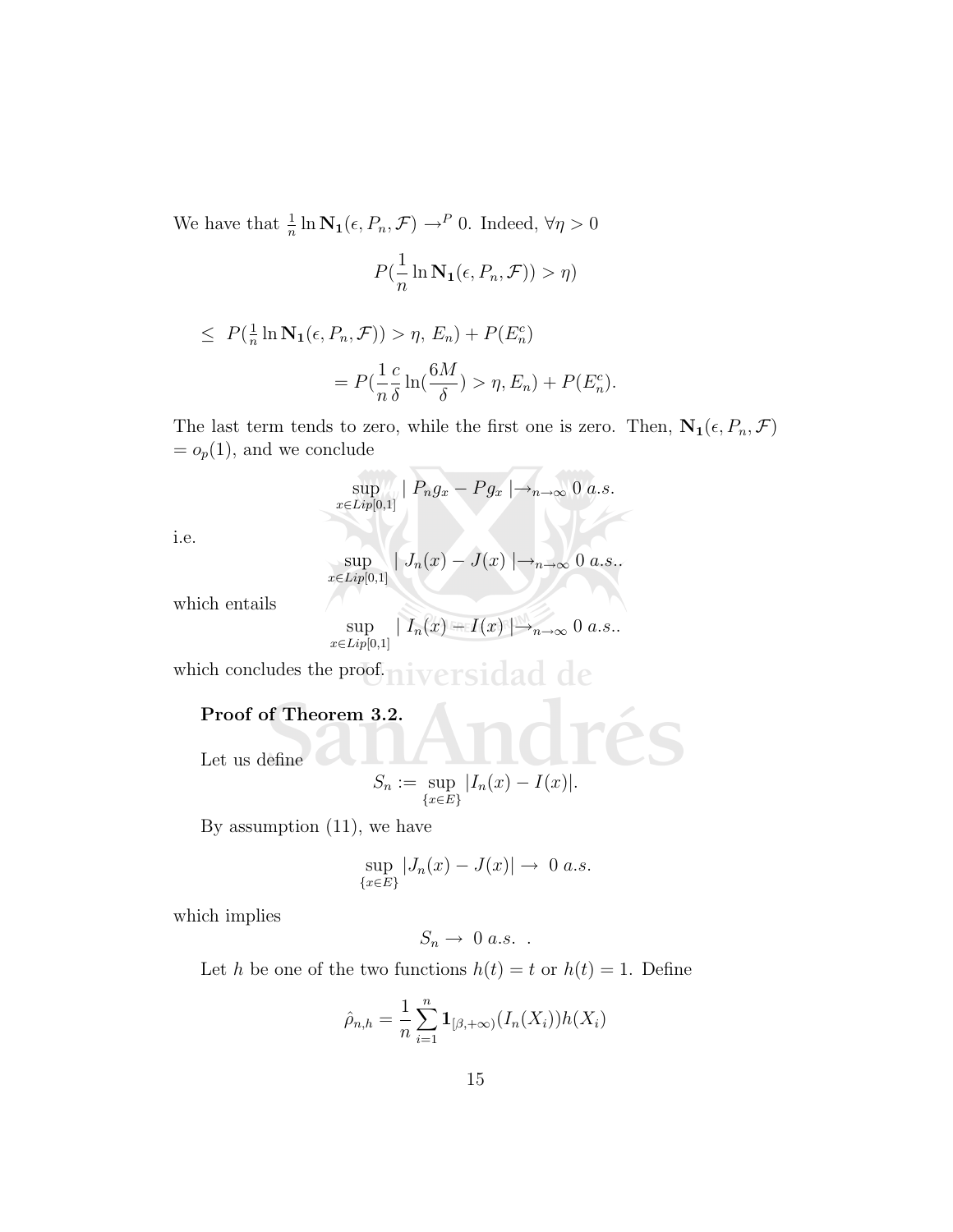and

$$
\rho_{n,h} = \frac{1}{n} \sum_{i=1}^{n} \mathbf{1}_{[\beta, +\infty)}(I(X_i))h(X_i).
$$

When  $h(t) = t$ ,  $\hat{\rho}_{n,h}$  is the numerator of  $\hat{\mu}_n$  and when  $h(t) = 1$ , then  $\hat{\rho}_{n,h}$  is the denominator of  $\hat{\mu}_n$  defined in (8). The same holds for  $\rho_{n,h}$  and  $\mu_n$ defined in (9). Since by the Law of Large Numbers,

$$
\rho_{n,h} \to E(\mathbf{1}_{[\beta,+\infty)}(I(X_1))h(X_1)) \ \ a.s.
$$

as  $n \to \infty$ , it suffices to show that

$$
\lim_{n \to \infty} |\hat{\rho}_{n,h} - \rho_{n,h}| = 0 \ \ a.s..
$$

Now if  $\delta$  is any positive number,

$$
|\hat{\rho}_{n,h}-\rho_{n,h}|
$$

$$
\leq \frac{1}{n} \sum_{i=1}^{n} |h(X_i)||1_{[\beta,+\infty)}(I(X_i) + \delta) - 1_{[\beta,+\infty)}(I(X_i) - \delta)|1_{\{S_n \leq \delta\}} + \frac{1}{n} \sum_{i=1}^{n} |h(X_i)||1_{[\beta,+\infty)}(I(X_i) + S_n) - 1_{[\beta,+\infty)}(I(X_i) - S_n)|1_{\{S_n \geq \delta\}}.
$$

The second summand can be majorized by  $\Box$ 

$$
-\frac{1}{n}\sum_{i=1}^n|h(X_i)|\mathbf{1}_{\{S_n\geq\delta\}}
$$

that converges a.s. to zero as  $n \to \infty$ . As, for the first summand, we have

$$
\left| \frac{1}{n} \sum_{i=1}^{n} |h(X_i)| |\mathbf{1}_{[\beta, +\infty)}(I(X_i) + \delta) - \mathbf{1}_{[\beta, +\infty)}(I(X_i) - \delta) |\mathbf{1}_{\{S_n \le \delta\}} \right|
$$
  
-E\left( |h(X)| |\mathbf{1}\_{[\beta, +\infty)}(I(X) + \delta) - \mathbf{1}\_{[\beta, +\infty)}(I(X) - \delta) | \right).

This difference converges a.s. to 0 by the Law of Large Numbers. Finally since  $\mathbf{1}_{[\beta,+\infty)}(\cdot)$  is bounded ( and monotone) and  $E(|h(X)|) < \infty$ , as a consequence of the dominated convergence theorem, we obtain

$$
\lim_{\delta \to 0} E\left( |h(X)| |\mathbf{1}_{[\beta, +\infty)}(I(X) + \delta) - \mathbf{1}_{[\beta, +\infty)}(I(X) - \delta) | \right) = 0
$$

which concludes the proof.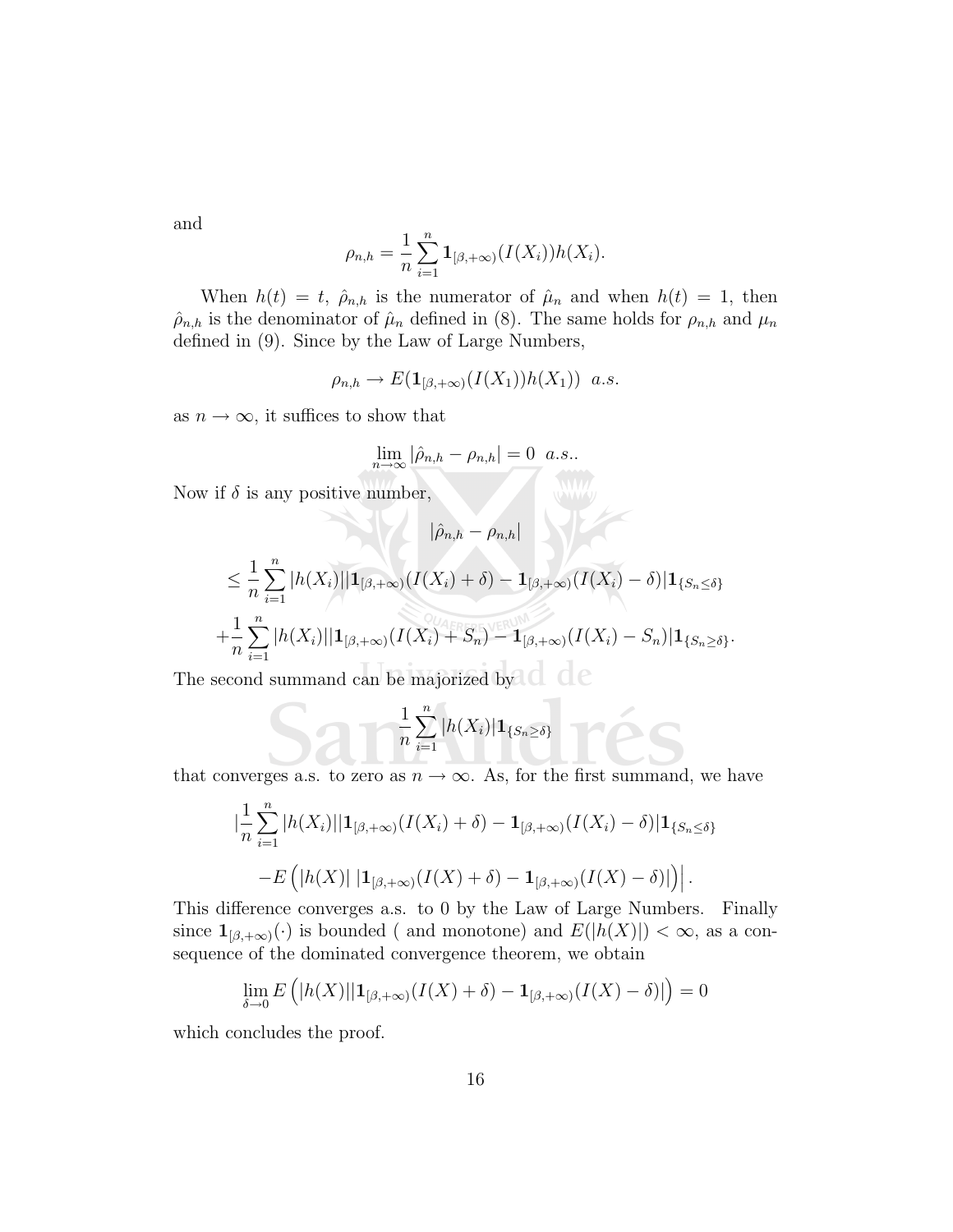#### **REFERENCES**

Brown, B. M. (1983). Statistical uses of the spatial median. Journal of the Royal Statistical Society, B, 45, 25-30.

BROWN, B.M. AND HETTMANSPERGER, T.P. (1987). Affine invariant rank methods in the bivariate location model. Journal of the Royal Statistical Society, B, 49 , 301-310.

Boente, G. and Fraiman, R. (1989). Robust nonparametric regression estimation. Journal of Multivariate Analysis, 29 , 180-198.

CUESTA-ALBERTOS, J.A., GORDALIZA, A. AND MATRÁN, C. (1998). Trimmed k-means: An attempt to robustify quantizers. The Annals of Statistics,  $25, 553-576$ .

Donoho, D. L and Gasko, M. (1992) Breakdown properties of location estimates based on halfspace depth and projected outlyingness. The Annals of Statistics, 20 , 1803-1827.

Fraiman, R. and Meloche, J. (1999). Multivariate L-estimation. Test, 2 , 255-317.

GORDALIZA, A. (1991). Best approximations to random variables based on trimming procedures. Journal of Approximation Theory, 64 , 162-180.

HAERDLE, W. AND TSYBAKOV, A. B. (1988). Robust nonparametric regression with simultaneous scale curve estimation . The Annals of Statistics ,  $16$ ,  $120-135$ .

Liu, R. (1988). On a notion of simplicial depth. Proceedings of the National Academy of Sciences, U.S.A., 85 , 1732-1734.

LIU, R. (1990). On a notion of data depth based on random simplices. The Annals of Statistics, 18 , 405-414.

Liu, R. and Singh, K. (1993). A quality index based on data depth and multivariate rank tests. Journal of the American Statistical Association, 421 , 252-260.

Mahalanobis, P.C. (1936). On the generalized distance in Statistics. Proceedings of the National Academy of India, 12 , 49-55.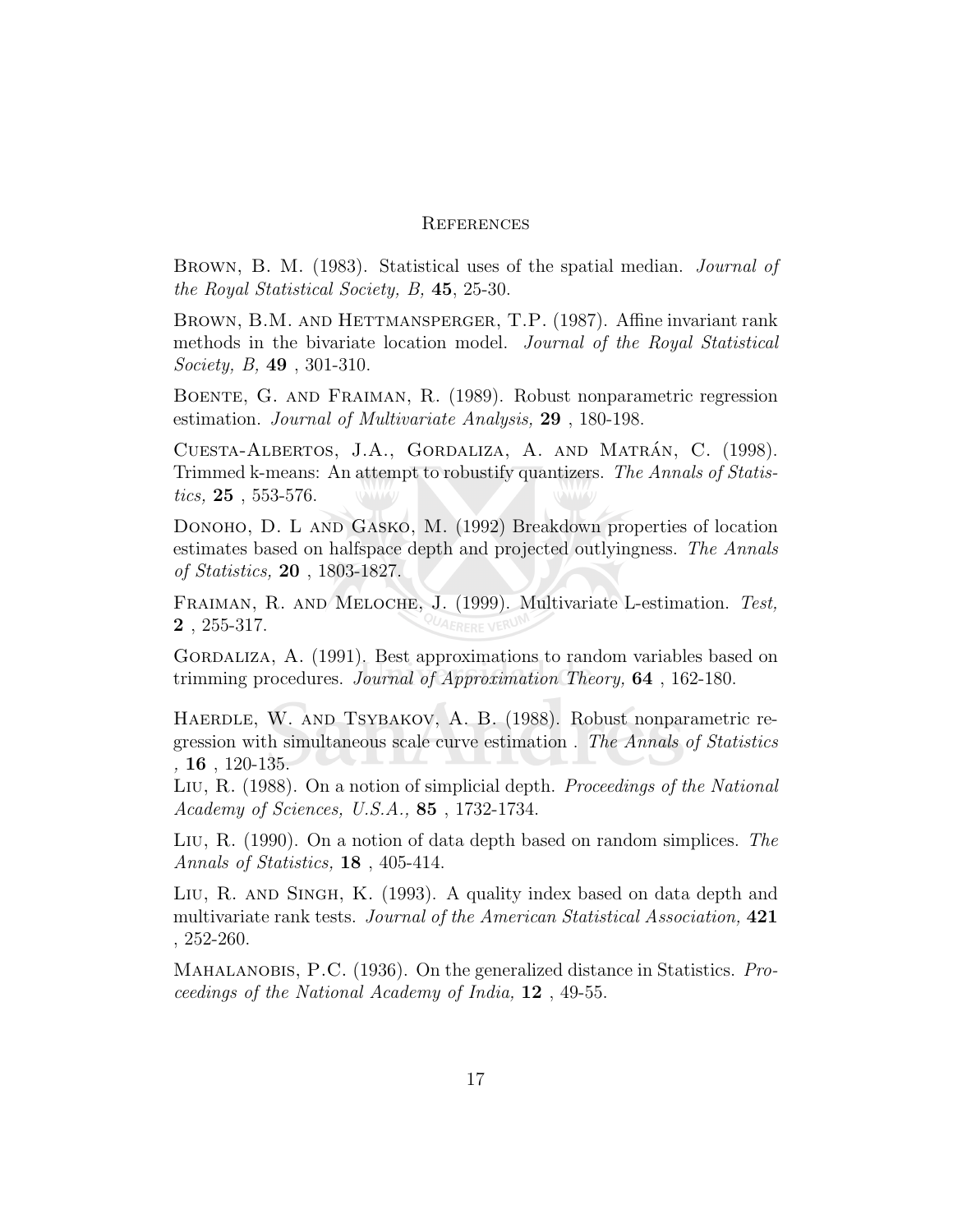Oja, H. (1983). Descriptive statistics for multivariate distributions. Statistics and Probability Letters, 1 , 327-332.

POLLARD, D. (1984). Convergence of stochastic processes . Springer-Verlag.

Ramsay, J.O. and Silverman, B.W. (1997). Functional Data Analysis. Springer-Verlag.

Singh, K. (1991). A notion of majority depth. Technical Report, Rutgers University, Department of Statistics.

SMALL, C. G. (1990). A survey of multidimensional medians. *International* Statistical Review, 58 , 263-277.

Tukey, J. W. (1975). Mathematics and picturing data. Proceedings of the International Congress of Mathematics, Vancouver, 2 , 523-531.



Universidad de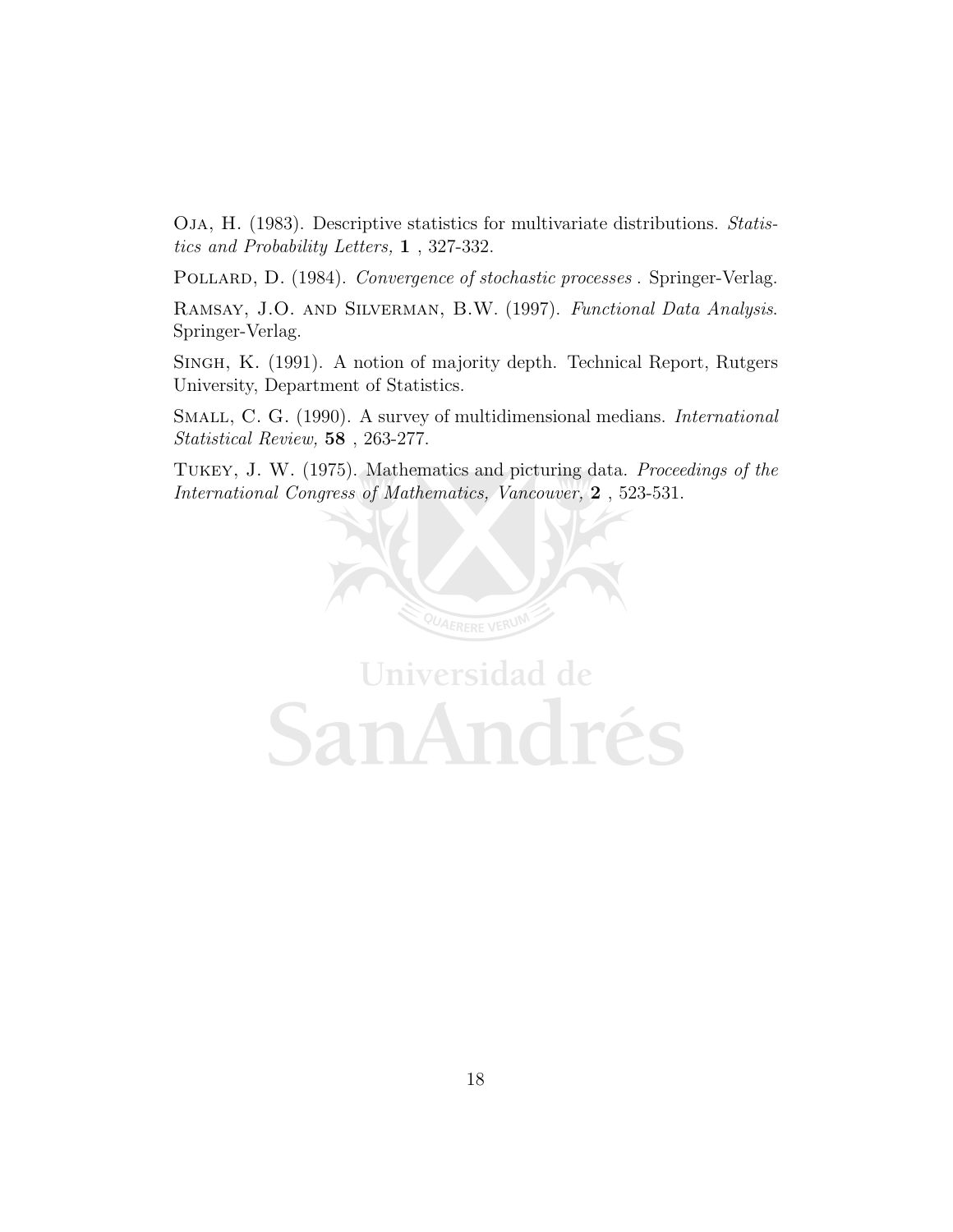#### **TABLE I** N=500 replications, trimming level = 0.2

|             |                  |               |                  | <b>Models</b>    |                 |                  |                 |  |
|-------------|------------------|---------------|------------------|------------------|-----------------|------------------|-----------------|--|
| Sample size | Probability      | Contamination | Estimator        | M1               | M4              | M <sub>3</sub>   | M <sub>2</sub>  |  |
|             | of contamination | constant      |                  | non contaminated | piecewise cont. | asymmetric cont. | symmetric cont. |  |
| $p=50$      | $ q=0.05 $       |               | 5 Mean           | 0.033            | 0.049           | 0.118            | 0.057           |  |
|             |                  |               |                  | (0.015)          | (0.036)         | (0.101)          | (0.050)         |  |
|             |                  |               |                  | 0.030            | 0.039           | 0.086            | 0.043           |  |
|             |                  |               |                  | (0.014)          | (0.022)         | (0.069)          | (0.025)         |  |
|             |                  |               | 20% Trimmed mean | 0.043            | 0.043           | 0.043            | 0.044           |  |
|             |                  |               |                  | (0.020)          | (0.020)         | (0.019)          | (0.020)         |  |
|             |                  |               |                  | 0.039            | 0.039           | 0.039            | 0.040           |  |
|             |                  |               |                  | (0.019)          | (0.018)         | (0.016)          | (0.017)         |  |
| $p = 80$    |                  |               | Mean             | 0.020            | 0.034           | 0.096            | 0.035           |  |
|             |                  |               |                  | (0.009)          | (0.029)         | (0.078)          | (0.030)         |  |
|             |                  |               |                  | (0.019           | 0.027           | 0.073            | 0.027           |  |
|             |                  |               |                  | (0.008)          | (0.014)         | (0.058)          | (0.016)         |  |
|             |                  |               | 20% Trimmed mean | 0.027            | 0.028           | 0.029            | 0.027           |  |
|             |                  |               |                  | (0.013)          | (0.013)         | (0.014)          | (0.013)         |  |
|             |                  |               |                  | 0.024            | 0.025           | 0.026            | 0.024           |  |
|             |                  |               |                  | (0.012)          | (0.012)         | (0.013)          | (0.011)         |  |

# **TABLE II**  $N=500$  replications, trimming level =  $0.2$

| <b>TABLE II</b> | $N=500$ replications, trimming level = 0.2 |               |                  |                  |                 |                  |                 |  |  |
|-----------------|--------------------------------------------|---------------|------------------|------------------|-----------------|------------------|-----------------|--|--|
|                 |                                            |               |                  |                  |                 | <b>Models</b>    |                 |  |  |
| Sample size     | Probability                                | Contamination | Estimator        | M <sub>1</sub>   | M4              | M <sub>3</sub>   | M2              |  |  |
|                 | of contamination                           | constant      |                  | non contaminated | piecewise cont. | asymmetric cont. | symmetric cont. |  |  |
| $p = 50$        | $q = 0.1$                                  |               | 5 Mean           | 0.033            | 0.081           | 0.338            | 0.086           |  |  |
|                 |                                            |               |                  | (0.015)          | (0.079)         | (0.253)          | (0.080)         |  |  |
|                 |                                            |               |                  | 0.030            | 0.055           | 0.262            | 0.058           |  |  |
|                 |                                            |               |                  | (0.014)          | (0.040)         | (0.224)          | (0.041)         |  |  |
|                 |                                            |               | 20% Trimmed mean | 0.043            | 0.042           | 0.045            | 0.044           |  |  |
|                 |                                            |               |                  | (0.020)          | (0.019)         | (0.023)          | (0.021)         |  |  |
|                 |                                            |               |                  | 0.039            | 0.038           | 0.040            | 0.040           |  |  |
|                 |                                            |               |                  | (0.019)          | (0.016)         | (0.019)          | (0.017)         |  |  |
| $p = 80$        |                                            |               | Mean             | 0.020            | 0.076           | 0.308            | 0.101           |  |  |
|                 |                                            |               |                  | (0.009)          | (0.063)         | (0.197)          | (0.077)         |  |  |
|                 |                                            |               |                  | (0.019           | 0.059           | 0.266            | 0.081           |  |  |
|                 |                                            |               |                  | (0.008)          | (0.046)         | (0.172)          | (0.064)         |  |  |
|                 |                                            |               | 20% Trimmed mean | 0.027            | 0.027           | 0.029            | 0.029           |  |  |
|                 |                                            |               |                  | (0.013)          | (0.014)         | (0.014)          | (0.014)         |  |  |
|                 |                                            |               |                  | 0.024            | 0.024           | 0.026            | 0.026           |  |  |
|                 |                                            |               |                  | (0.012)          | (0.011)         | (0.013)          | (0.013)         |  |  |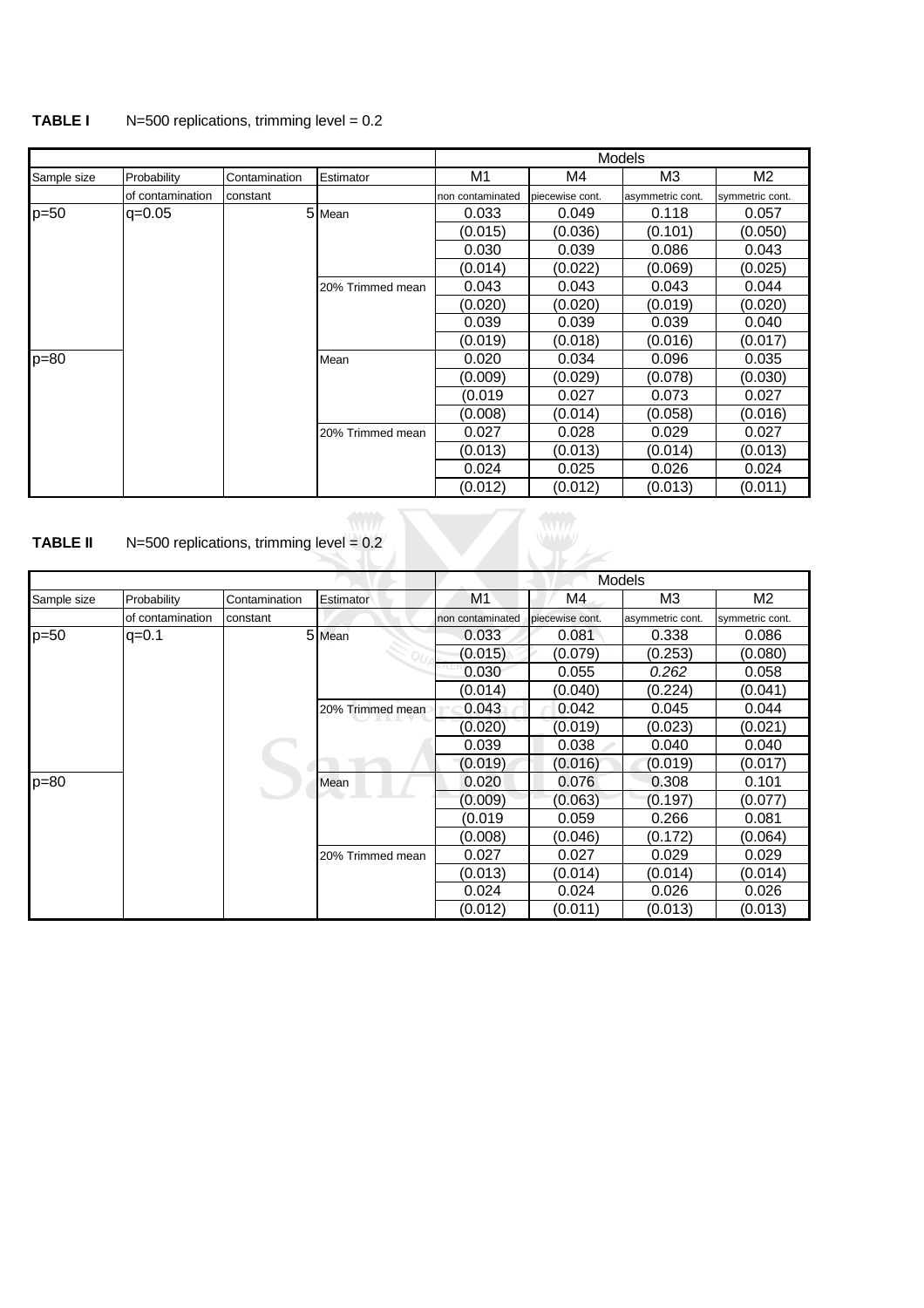#### **TABLE III** N=500 replications, trimming level = 0.2

l.

|             |                  |               |                  | <b>Models</b>    |                 |                  |                 |
|-------------|------------------|---------------|------------------|------------------|-----------------|------------------|-----------------|
| Sample size | Probability      | Contamination | Estimator        | M1               | M4              | M3               | M <sub>2</sub>  |
|             | of contamination | constant      |                  | non contaminated | piecewise cont. | asymmetric cont. | symmetric cont. |
| $p=50$      | $q = 0.05$       |               | 25 Mean          | 0.033            | 0.410           | 2.078            | 0.742           |
|             |                  |               |                  | (0.015)          | (0.713)         | (2.182)          | (1.022)         |
|             |                  |               |                  | 0.030            | 0.200           | 1.212            | 0.316           |
|             |                  |               |                  | (0.014)          | (0.250)         | (1.488)          | (0.423)         |
|             |                  |               | 20% Trimmed mean | 0.043            | 0.043           | 0.041            | 0.044           |
|             |                  |               |                  | (0.020)          | (0.020)         | (0.018)          | (0.021)         |
|             |                  |               |                  | 0.039            | 0.038           | 0.039            | 0.040           |
|             |                  |               |                  | (0.019)          | (0.017)         | (0.018)          | (0.019)         |
| $p = 80$    |                  |               | Mean             | 0.020            | 0.463           | 2.079            | 0.583           |
|             |                  |               |                  | (0.009)          | (0.583)         | (1.856)          | (0.619)         |
|             |                  |               |                  | (0.019           | 0.255           | 1.590            | 0.396           |
|             |                  |               |                  | (0.008)          | (0.287)         | (1.346)          | (0.479)         |
|             |                  |               | 20% Trimmed mean | 0.027            | 0.028           | 0.029            | 0.027           |
|             |                  |               |                  | (0.013)          | (0.014)         | (0.014)          | (0.013)         |
|             |                  |               |                  | 0.024            | 0.025           | 0.025            | 0.025           |
|             |                  |               |                  | (0.012)          | (0.012)         | (0.010)          | (0.010)         |
|             |                  |               | WWV              |                  | WWW             |                  |                 |

#### **TABLE IV**  $N=500$  replications, trimming level =  $0.2$

|             |                  |               |                  | Models           |                 |                  |                 |
|-------------|------------------|---------------|------------------|------------------|-----------------|------------------|-----------------|
| Sample size | Probability      | Contamination | Estimator        | M1               | M4              | M3               | M2              |
|             | of contamination | constant      |                  | non contaminated | piecewise cont. | asymmetric cont. | symmetric cont. |
| $p=50$      | $q = 0.1$        |               | 25 Mean          | 0.033            | 1.227           | 7.387            | 2.093           |
|             |                  |               |                  | (0.015)          | (1.172)         | (5.934)          | (2.447)         |
|             |                  |               |                  | 0.030            | 0.765           | 6.057            | 1.165           |
|             |                  |               |                  | (0.014)          | (0.808)         | (5.128)          | (1.394)         |
|             |                  |               | 20% Trimmed mean | 0.043            | 0.044           | 0.07             | 0.044           |
|             |                  |               |                  | (0.020)          | (0.021`         | (0.024)          | (0.025)         |
|             |                  |               |                  | 0.039            | 0.040           | 0.039            | 0.040           |
|             |                  |               |                  | (0.019)          | (0.020)         | (0.017)          | (0.018)         |
| p=80        |                  |               | Mean             | 0.020            | 1.335           | 6.970            | 1.819           |
|             |                  |               |                  | (0.009)          | (1.254)         | (4.325)          | (1.565)         |
|             |                  |               |                  | (0.019           | 0.923           | 6.205            | 1.507           |
|             |                  |               |                  | (0.008)          | (0.877)         | (3.912)          | (1.363)         |
|             |                  |               | 20% Trimmed mean | 0.027            | 0.028           | 0.030            | 0.029           |
|             |                  |               |                  | (0.013)          | (0.013)         | (0.017)          | (0.013)         |
|             |                  |               |                  | 0.024            | 0.026           | 0.027            | 0.025           |
|             |                  |               |                  | (0.012)          | (0.012)         | (0.013)          | (0.011)         |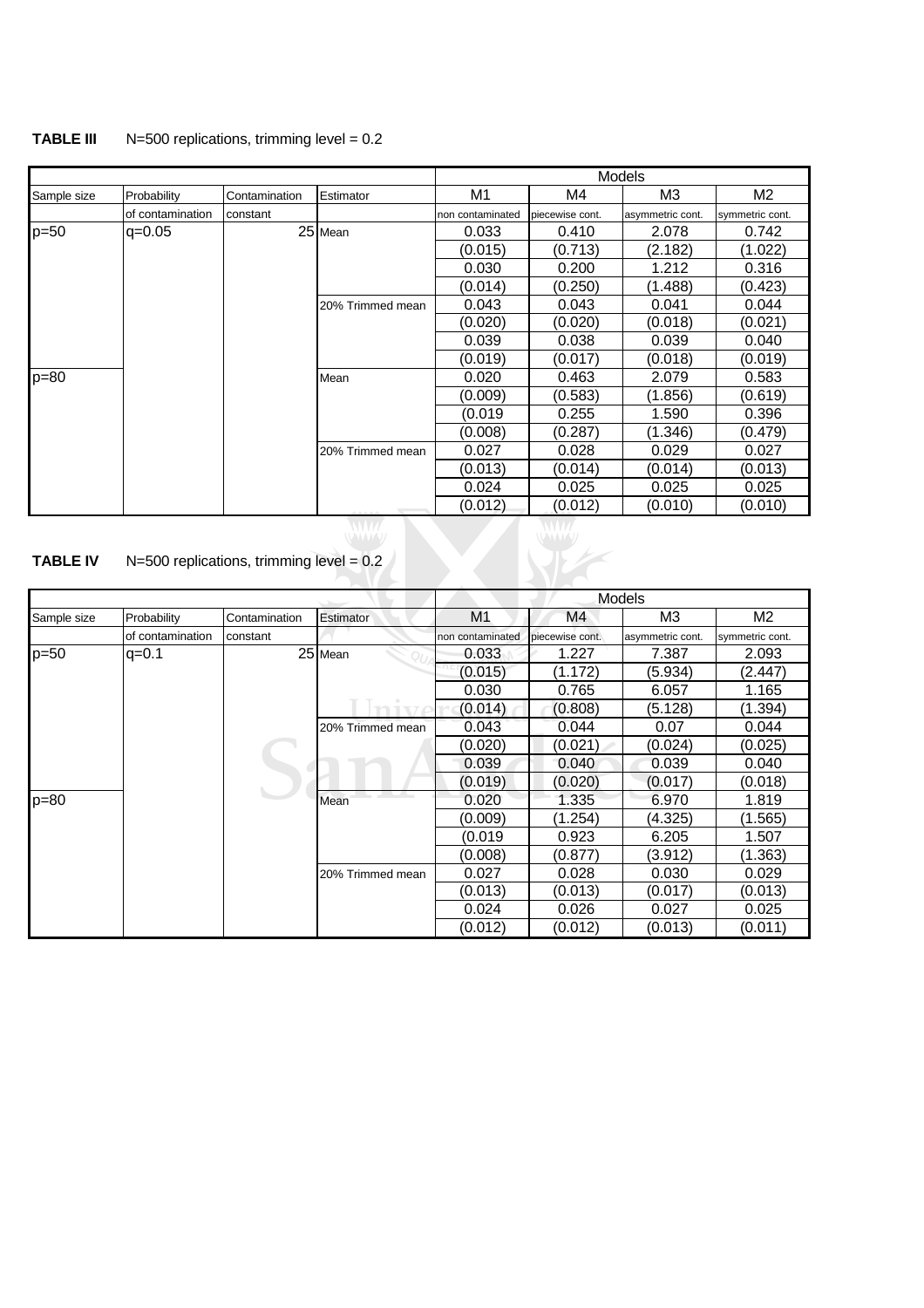#### **TABLE V** N=500 replications, trimming level = 0.3

| Sample size | Probability      | Contamination | Estimator        | M4              | M <sub>3</sub>   | M <sub>2</sub>  |
|-------------|------------------|---------------|------------------|-----------------|------------------|-----------------|
|             | of contamination | constant      |                  | piecewise cont. | asymmetric cont. | symmetric cont. |
| $p=50$      | $q = 0.05$       |               | 25 Mean          | 0.437           | 2.090            | 0.709           |
|             |                  |               |                  | (0.749)         | (2.433)          | (0.981)         |
|             |                  |               |                  | 0.212           | 1.090            | 0.298           |
|             |                  |               |                  | (0.264)         | (1.384)          | (0.396)         |
|             |                  |               | 30% Trimmed mean | 0.048           | 0.052            | 0.050           |
|             |                  |               |                  | (0.022)         | (0.025)          | (0.024)         |
|             |                  |               |                  | 0.043           | 0.046            | 0.044           |
|             |                  |               |                  | (0.019)         | (0.023)          | (0.023)         |
| $p = 80$    |                  |               | Mean             | 0.368           | 1.929            | 0.445           |
|             |                  |               |                  | (0.486)         | (1.854)          | (0.720)         |
|             |                  |               |                  | 0.154           | 1.478            | 0.163           |
|             |                  |               |                  | (0.203)         | (1.412)          | (0.218)         |
|             |                  |               | 30% Trimmed mean | 0.032           | 0.034            | 0.031           |
|             |                  |               |                  | (0.015)         | (0.016)          | (0.014)         |
|             |                  |               |                  | 0.029           | 0.031            | 0.028           |
|             |                  |               |                  | (0.014)         | (0.015)          | (0.014)         |
| $p=80$      | $q = 0.1$        |               | Mean             | 1.323           | 7.024            | 1.825           |
|             |                  |               | <b>UMAIA</b>     | (1.250)         | (4.382)          | (1.556)         |
|             |                  |               |                  | 0.896           | 6.123            | 1.503           |
|             |                  |               |                  | (0.885)         | (3.864)          | (1.344)         |
|             |                  |               | 30% Trimmed mean | 0.033           | 0.040            | 0.034           |
|             |                  |               |                  | (0.016)         | (0.020)          | (0.017)         |
|             |                  |               |                  | 0.029           | 0.036            | 0.030           |
|             |                  |               |                  | (0.014)         | (0.018)          | (0.015)         |

# Universidad de SanAndrés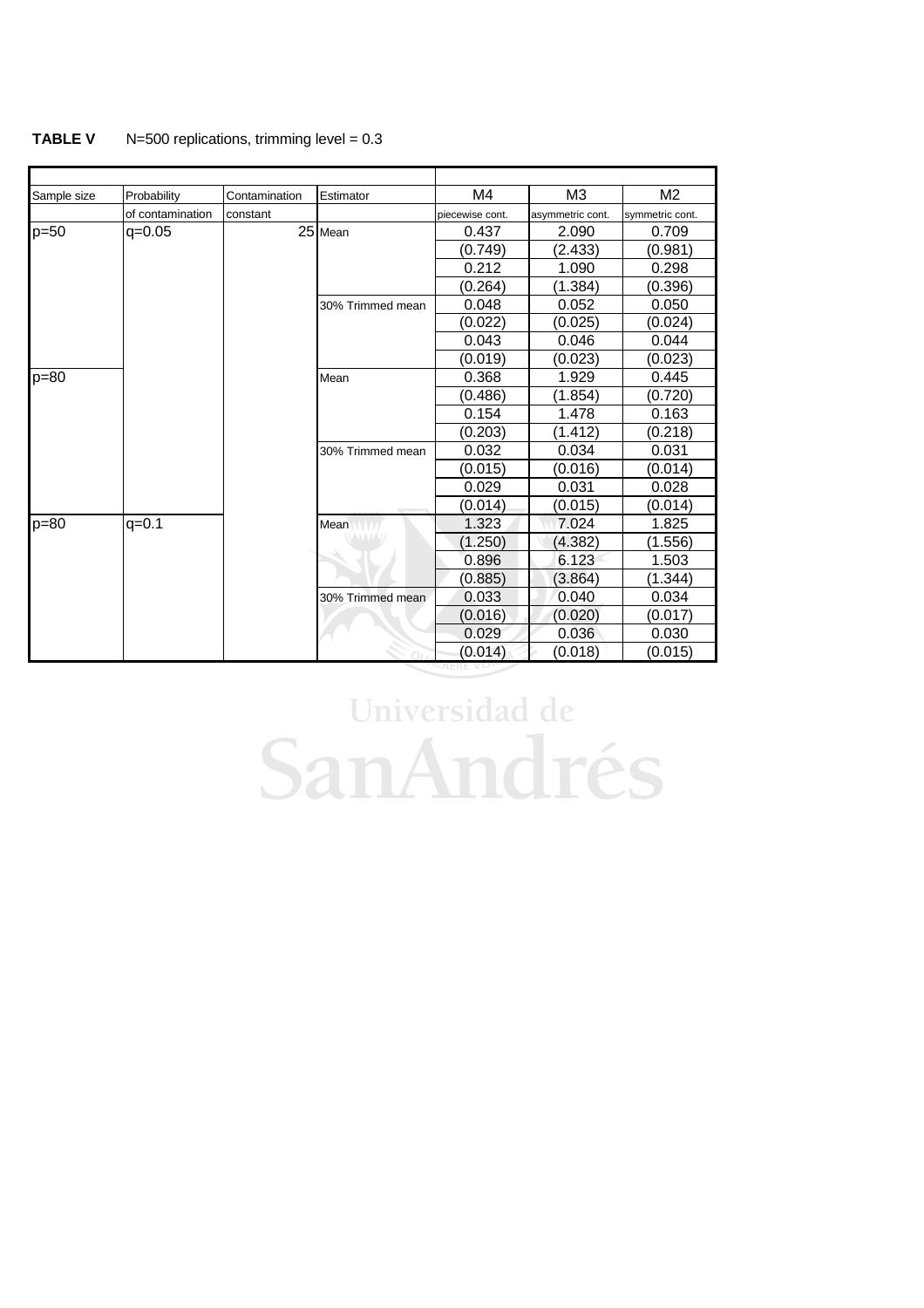